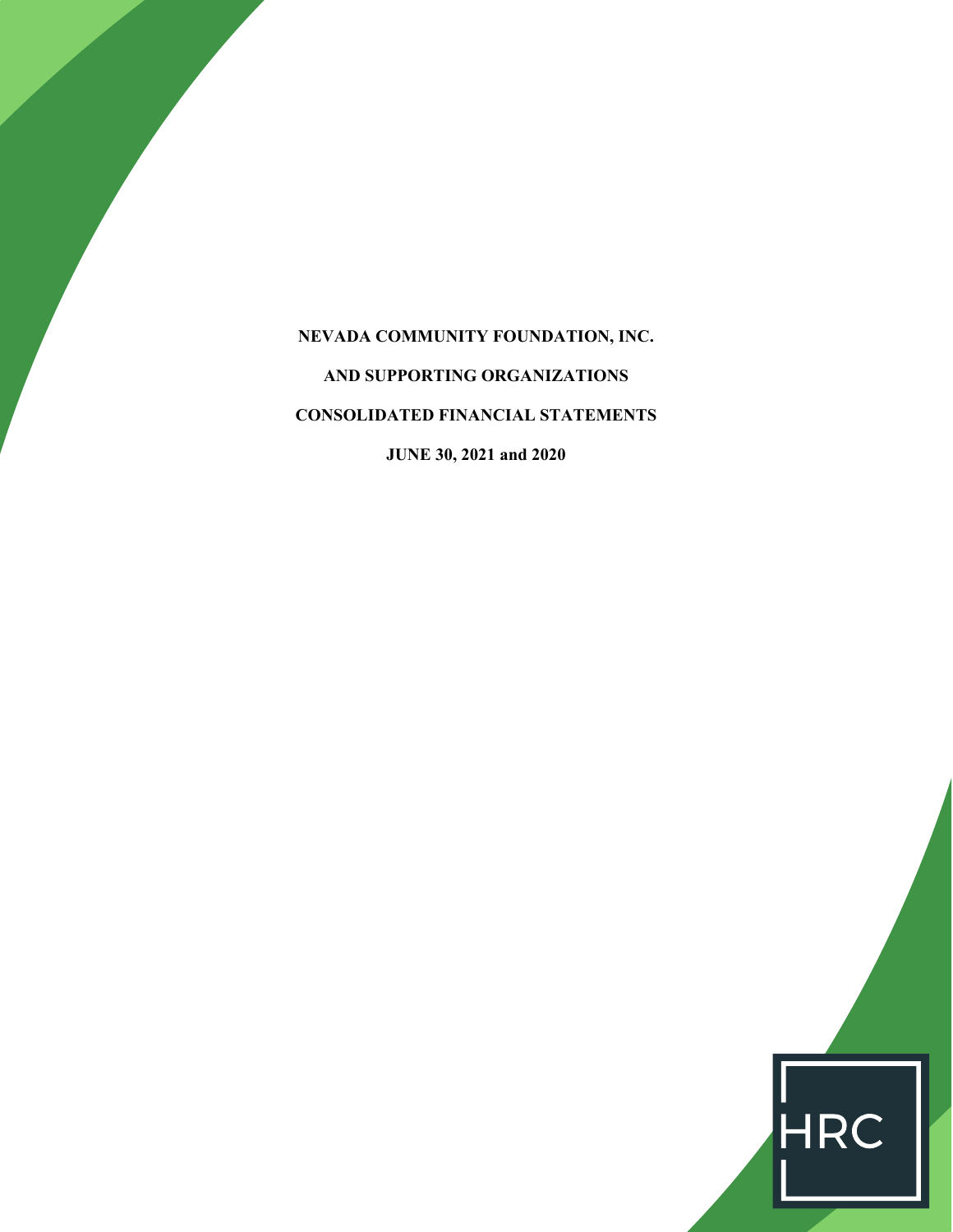## **NEVADA COMMUNITY FOUNDATION, INC.**

## **AND SUPPORTING ORGANIZATIONS**

## **JUNE 30, 2021 and 2020**

## **CONTENTS**

Page

| <b>INDEPENDENT AUDITOR'S REPORT</b>            |       |
|------------------------------------------------|-------|
| CONSOLIDATED STATEMENTS OF FINANCIAL POSITION  | 2     |
| CONSOLIDATED STATEMENTS OF ACTIVITIES          | $3-4$ |
| CONSOLIDATED STATEMENTS OF FUNCTIONAL EXPENSES | 5-6   |
| CONSOLIDATED STATEMENTS OF CASH FLOWS          |       |
| CONSOLIDATED NOTES TO FINANCIAL STATEMENTS     | 8-23  |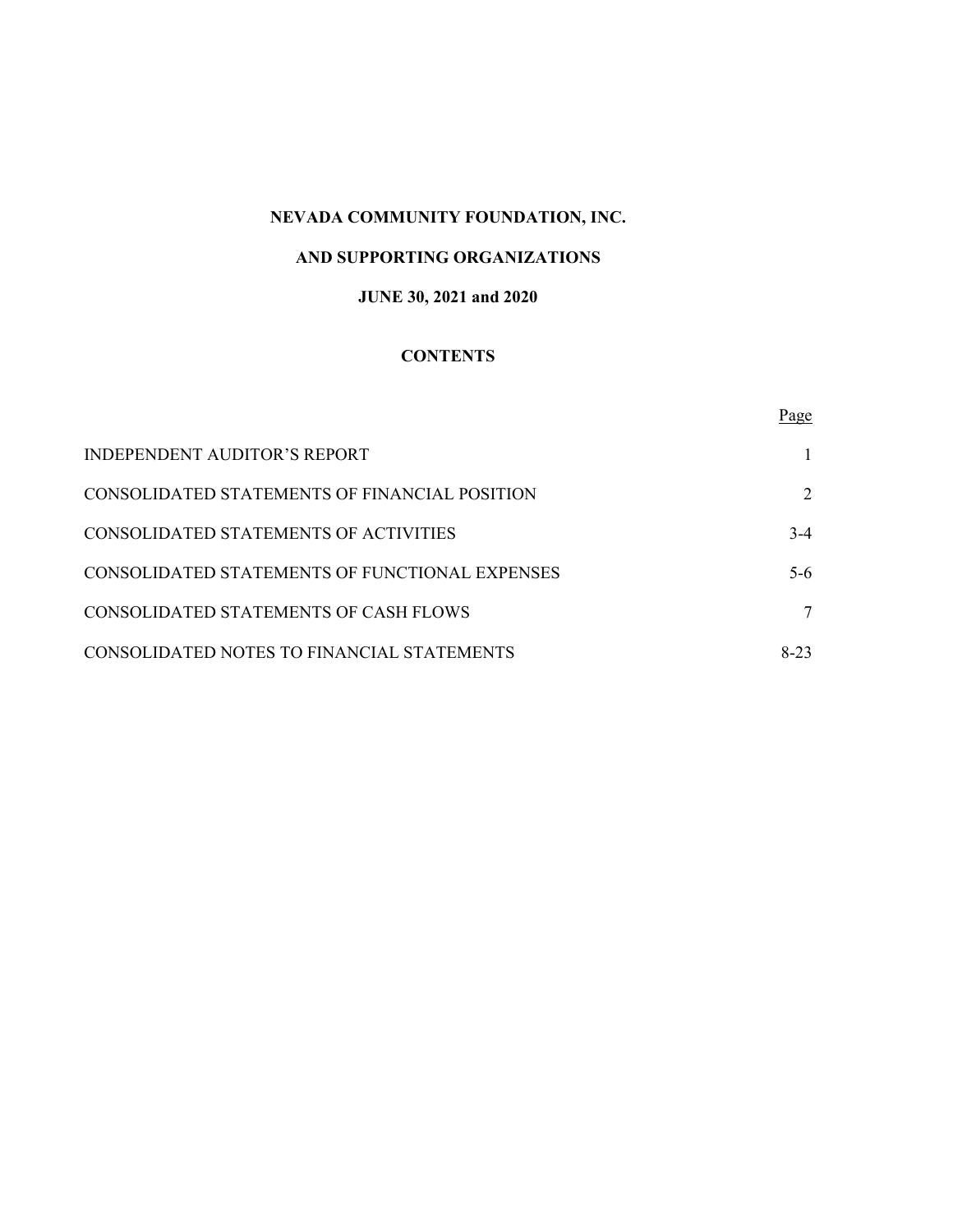#### **INDEPENDENT AUDITOR'S REPORT**

Board of Directors Nevada Community Foundation, Inc. and Supporting Organizations Las Vegas, Nevada

We have audited the accompanying consolidated financial statements of Nevada Community Foundation, Inc. (a Nevada nonprofit corporation) and Supporting Organizations (collectively, the Foundation), which comprise the consolidated statements of financial position as of June 30, 2021 and 2020, and the related consolidated statements of activities, functional expenses, and cash flows for the years then ended and the related notes to the consolidated financial statements.

#### *Management's Responsibility for the Financial Statements*

Management is responsible for the preparation and fair presentation of these consolidated financial statements in accordance with accounting principles generally accepted in the United States of America; this includes the design, implementation, and maintenance of internal control relevant to the preparation and fair presentation of financial statements that are free from material misstatement, whether due to fraud or error.

#### *Auditor's Responsibility*

Our responsibility is to express an opinion on these consolidated financial statements based on our audits. We conducted our audits in accordance with auditing standards generally accepted in the United States of America. Those standards require that we plan and perform the audit to obtain reasonable assurance about whether the consolidated financial statements are free from material misstatement.

An audit involves performing procedures to obtain audit evidence about the amounts and disclosures in the consolidated financial statements. The procedures selected depend on the auditor's judgment, including the assessment of the risks of material misstatement of the consolidated financial statements, whether due to fraud or error. In making those risk assessments, the auditor considers internal control relevant to the entity's preparation and fair presentation of the consolidated financial statements in order to design audit procedures that are appropriate in the circumstances, but not for the purpose of expressing an opinion on the effectiveness of the entity's internal control. Accordingly, we express no such opinion. An audit also includes evaluating the appropriateness of accounting policies used and the reasonableness of significant accounting estimates made by management, as well as evaluating the overall presentation of the consolidated financial statements.

We believe that the audit evidence we have obtained is sufficient and appropriate to provide a basis for our audit opinion.

#### *Opinion*

In our opinion, the consolidated financial statements referred to above present fairly, in all material respects, the financial position of Nevada Community Foundation, Inc. and Supporting Organizations as of June 30, 2021 and 2020, and the changes in its net assets and its cash flows for the years then ended in conformity with accounting principles generally accepted in the United States of America.

**HR** 

Houldsworth, Russo & Company, P.C.

Las Vegas, Nevada December 1, 2021

8675 S. Eastern Ave | Las Vegas, Nevada 89123 | P: 702.269.9992 | www.trustHRC.com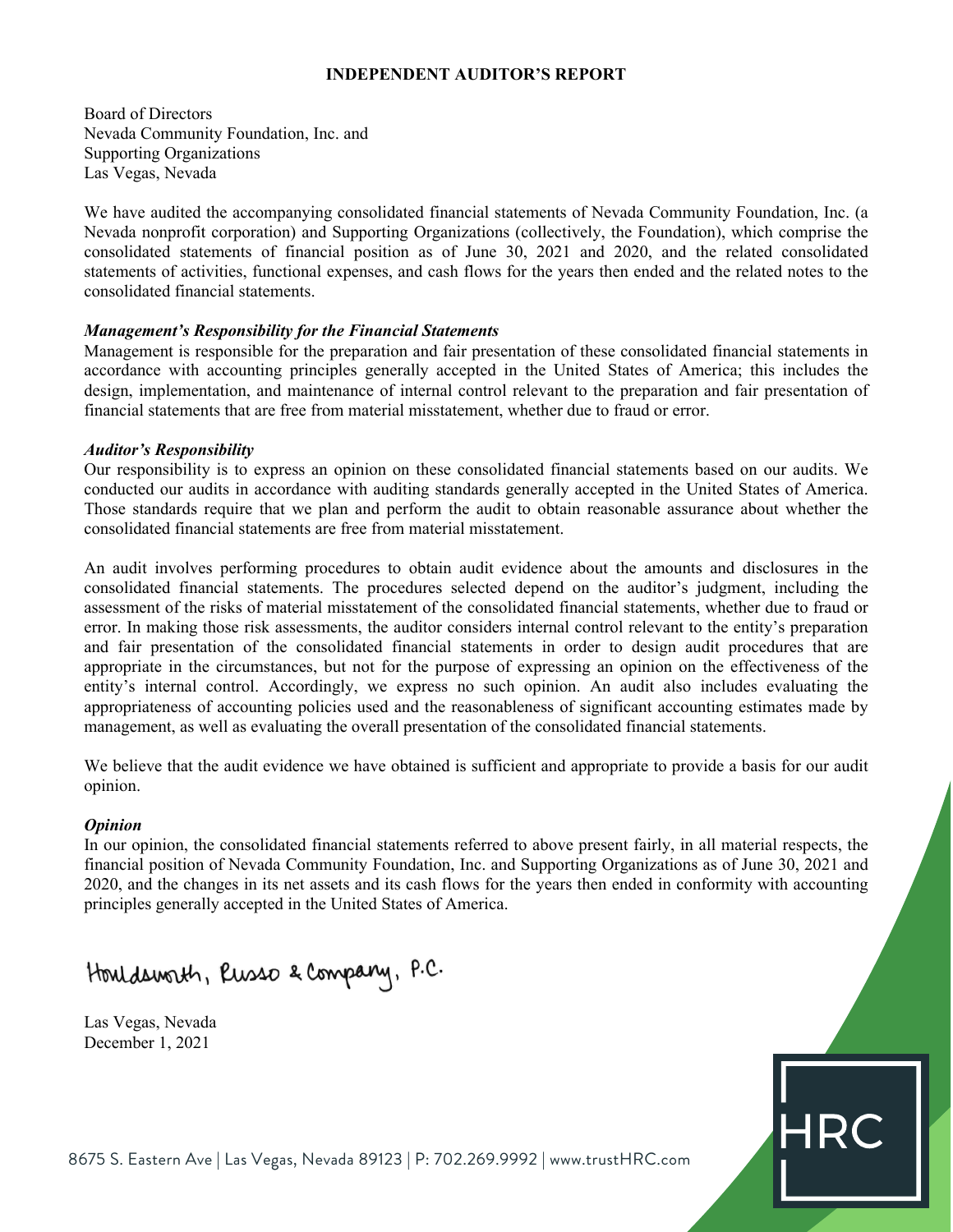## **NEVADA COMMUNITY FOUNDATION, INC. AND SUPPORTING ORGANIZATIONS CONSOLIDATED STATEMENTS OF FINANCIAL POSITION JUNE 30, 2021 AND 2020**

#### **ASSETS**

|                                                  | 2021            |    | 2020          |  |  |
|--------------------------------------------------|-----------------|----|---------------|--|--|
| Current assets                                   |                 |    |               |  |  |
| Cash and cash equivalents                        | \$<br>5,765,016 | \$ | 10,464,234    |  |  |
| Cash held by Greater Horizons                    | 3,380,991       |    | 4,114,293     |  |  |
| <b>Investments</b>                               | 45,225,764      |    | 35,237,197    |  |  |
| Investments held by Greater Horizons             | 173,539,477     |    | 135, 109, 212 |  |  |
| Accounts receivable                              | 9,500           |    |               |  |  |
| Prepaid income taxes                             | 1,367           |    | 262,579       |  |  |
| Other current assets                             | 240,389         |    | 240,316       |  |  |
|                                                  | 228,162,504     |    | 185,427,831   |  |  |
| Other assets                                     |                 |    |               |  |  |
| Investments, long-term, held by Greater Horizons | 756,565         |    | 756,565       |  |  |
| Split-interest agreements                        | 444,431         |    | 1,669,722     |  |  |
| Furniture and equipment, net of accumulated      |                 |    |               |  |  |
| depreciation of \$56,203 and \$48,269            | 5,423           |    | 9,803         |  |  |
| Other assets                                     | 2,651           |    | 2,651         |  |  |
|                                                  | 1,209,070       |    | 2,438,741     |  |  |
|                                                  | 229, 371, 574   | S  | 187,866,572   |  |  |
| <b>LIABILITIES AND NET ASSETS</b>                |                 |    |               |  |  |
| Current liabilities                              |                 |    |               |  |  |
| Accounts payable                                 | \$<br>67,950    | \$ | 63,392        |  |  |
| Grants payable, current portion                  | 1,391,370       |    | 1,133,816     |  |  |
| Accrued expenses                                 | 89,381          |    | 74,338        |  |  |
| Agency obligations                               | 1,018,444       |    | 6,054,695     |  |  |
| Refundable advance                               |                 |    | 15.000        |  |  |

| Accounts payable                                    | \$ | 67,950      | S  | 63,392      |
|-----------------------------------------------------|----|-------------|----|-------------|
| Grants payable, current portion                     |    | 1,391,370   |    | 1,133,816   |
| Accrued expenses                                    |    | 89,381      |    | 74,338      |
| Agency obligations                                  |    | 1,018,444   |    | 6,054,695   |
| Refundable advance                                  |    |             |    | 15,000      |
| Deferred tax liability                              |    | 9,637,188   |    | 8,046,607   |
|                                                     |    | 12,204,333  |    | 15,387,848  |
| Long-term liabilities                               |    |             |    |             |
| Grants payable, net of current portion and discount |    | 1,116,086   |    | 413,853     |
| Split-interest liability                            |    | 61,341      |    | 48,879      |
|                                                     |    | 1,177,427   |    | 462,732     |
| Total liabilities                                   |    | 13,381,760  |    | 15,850,580  |
| Net assets                                          |    |             |    |             |
| Without donor restrictions                          |    | 195,120,514 |    | 151,815,079 |
| With donor restrictions                             |    | 20,869,300  |    | 20,200,913  |
| Total net assets                                    |    | 215,989,814 |    | 172,015,992 |
|                                                     | S  | 229,371,574 | æ. | 187,866,572 |

See notes to financial statements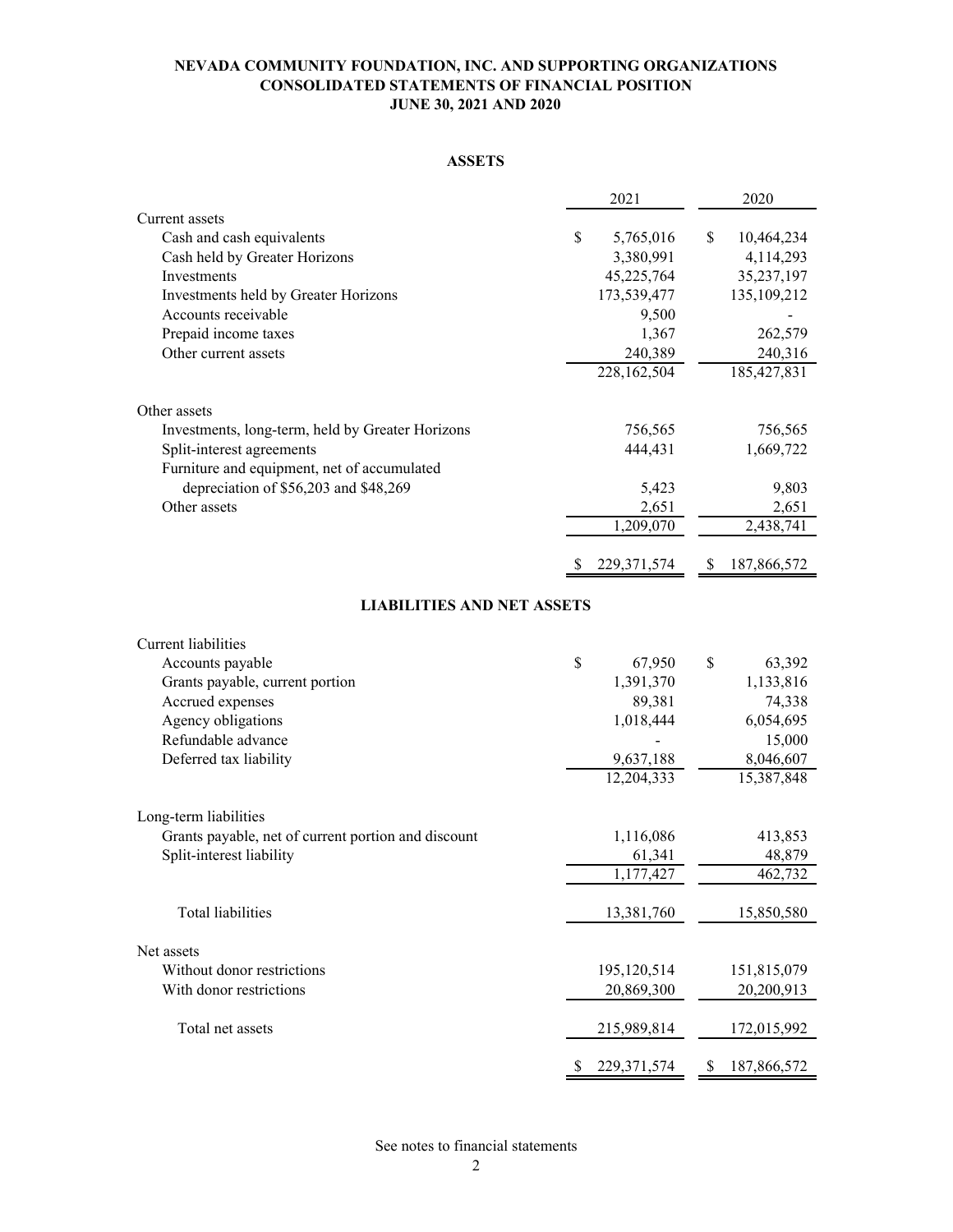## **NEVADA COMMUNITY FOUNDATION, INC. AND SUPPORTING ORGANIZATIONS CONSOLIDATED STATEMENT OF ACTIVITIES FOR THE YEAR ENDED JUNE 30, 2021**

|                                                 | Without Donor<br>Restrictions | With Donor<br>Restrictions | Total             |
|-------------------------------------------------|-------------------------------|----------------------------|-------------------|
|                                                 |                               |                            |                   |
| Revenues, gains, and                            |                               |                            |                   |
| other support:                                  |                               |                            |                   |
| Contributions                                   | \$<br>10,962,307              | \$<br>354,535              | \$<br>11,316,842  |
| Administrative fee revenue                      | 106,162                       |                            | 106,162           |
| Investment return, net                          | 45,137,830                    | 4,057,107                  | 49,194,937        |
| Other income                                    | 100,171                       |                            | 100,171           |
| Change in value of split-interest<br>agreements |                               | 49,478                     | 49,478            |
| Gain on disposal of assets                      | 232                           |                            | 232               |
| Net assets released from restrictions           | 3,792,733                     | (3,792,733)                |                   |
|                                                 |                               |                            |                   |
| Total revenues, gains,                          |                               |                            |                   |
| and other support                               | 60,099,435                    | 668,387                    | 60,767,822        |
|                                                 |                               |                            |                   |
| Expenses and losses:                            |                               |                            |                   |
| Program services                                | 12,676,302                    |                            | 12,676,302        |
| Supporting services:                            |                               |                            |                   |
| Development                                     | 429,151                       |                            | 429,151           |
| Management and general                          | 719,211                       |                            | 719,211           |
| Income tax expense                              | 2,969,336                     |                            | 2,969,336         |
|                                                 |                               |                            |                   |
| Total expenses and losses                       | 16,794,000                    |                            | 16,794,000        |
|                                                 |                               |                            |                   |
| <b>INCREASE IN NET ASSETS</b>                   | 43,305,435                    | 668,387                    | 43,973,822        |
|                                                 |                               |                            |                   |
| NET ASSETS, BEGINNING                           |                               |                            |                   |
| OF YEAR                                         | 151,815,079                   | 20,200,913                 | 172,015,992       |
|                                                 |                               |                            |                   |
| NET ASSETS, END OF YEAR                         | \$<br>195,120,514             | \$<br>20,869,300           | \$<br>215,989,814 |
|                                                 |                               |                            |                   |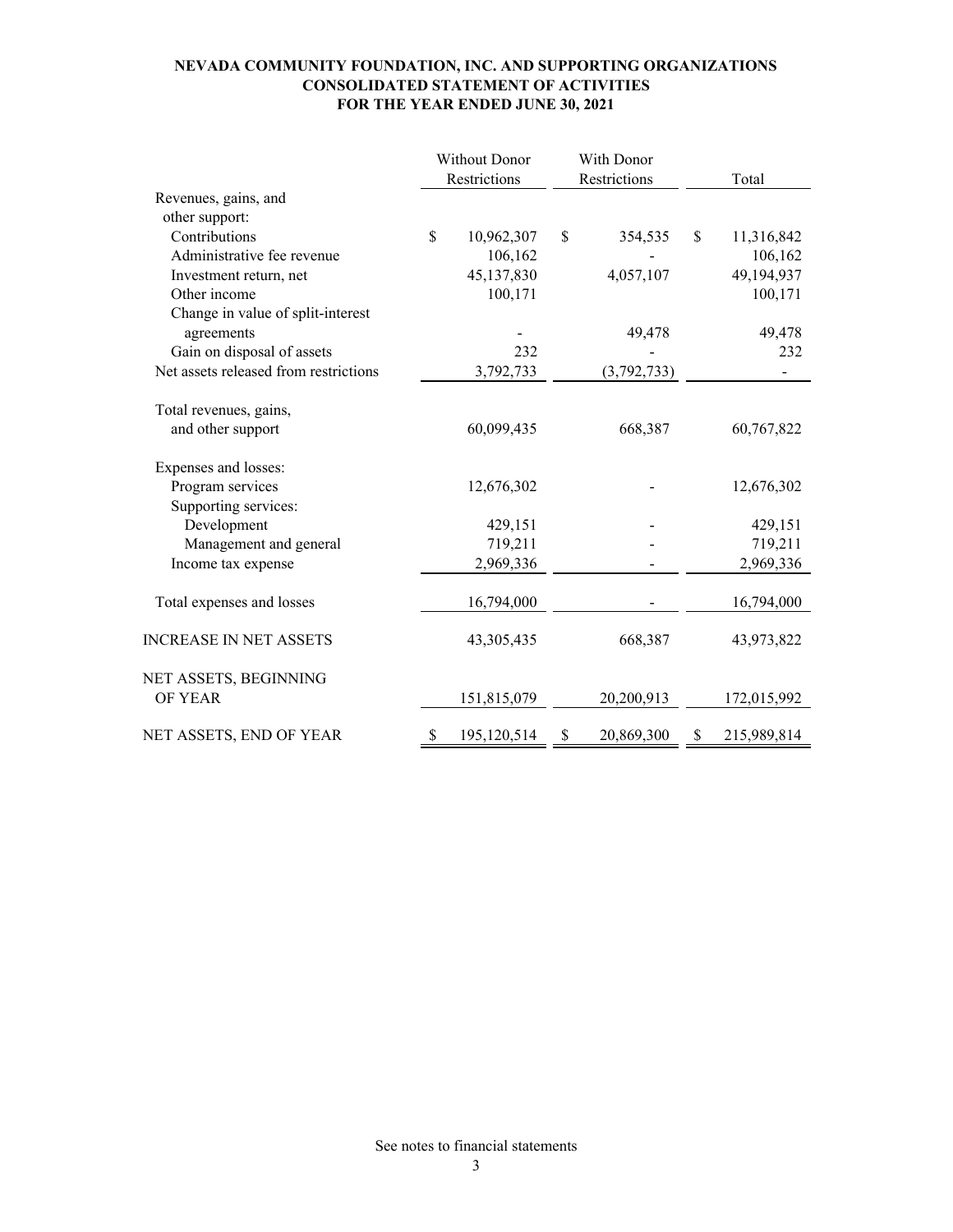## **NEVADA COMMUNITY FOUNDATION, INC. AND SUPPORTING ORGANIZATIONS CONSOLIDATED STATEMENT OF ACTIVITIES FOR THE YEAR ENDED JUNE 30, 2020**

|                                          | <b>Without Donor</b><br>Restrictions | With Donor<br>Restrictions | Total             |
|------------------------------------------|--------------------------------------|----------------------------|-------------------|
| Revenues, gains, and                     |                                      |                            |                   |
| other support:                           |                                      |                            |                   |
| Contributions                            | \$<br>21,122,245                     | \$<br>1,212,439            | \$<br>22,334,684  |
| Administrative fee revenue               | 68,080                               |                            | 68,080            |
| Investment return, net                   | 19,660,205                           | 454,855                    | 20,115,060        |
| Other income                             | 24,141                               | 15                         | 24,156            |
| Net assets released from restrictions    | 6,935,097                            | (6,935,097)                |                   |
| Total revenues, gains,                   |                                      |                            |                   |
| and other support                        | 47,809,768                           | (5,267,788)                | 42,541,980        |
| Expenses and losses:                     |                                      |                            |                   |
| Program services                         | 13,134,170                           |                            | 13,134,170        |
| Supporting services:                     |                                      |                            |                   |
| Development                              | 413,869                              |                            | 413,869           |
| Management and general                   | 882,270                              |                            | 882,270           |
| Loss on disposal of assets               | 1,106                                |                            | 1,106             |
| Change in value of split-interest        |                                      |                            |                   |
| agreements                               |                                      | 8,501                      | 8,501             |
| Income tax expense                       | 2,026,832                            |                            | 2,026,832         |
| Total expenses and losses                | 16,458,247                           | 8,501                      | 16,466,748        |
| <b>INCREASE (DECREASE) IN NET ASSETS</b> | 31,351,521                           | (5,276,289)                | 26,075,232        |
| NET ASSETS, BEGINNING                    |                                      |                            |                   |
| OF YEAR                                  | 120,463,558                          | 25,477,202                 | 145,940,760       |
| NET ASSETS, END OF YEAR                  | \$<br>151,815,079                    | \$<br>20,200,913           | \$<br>172,015,992 |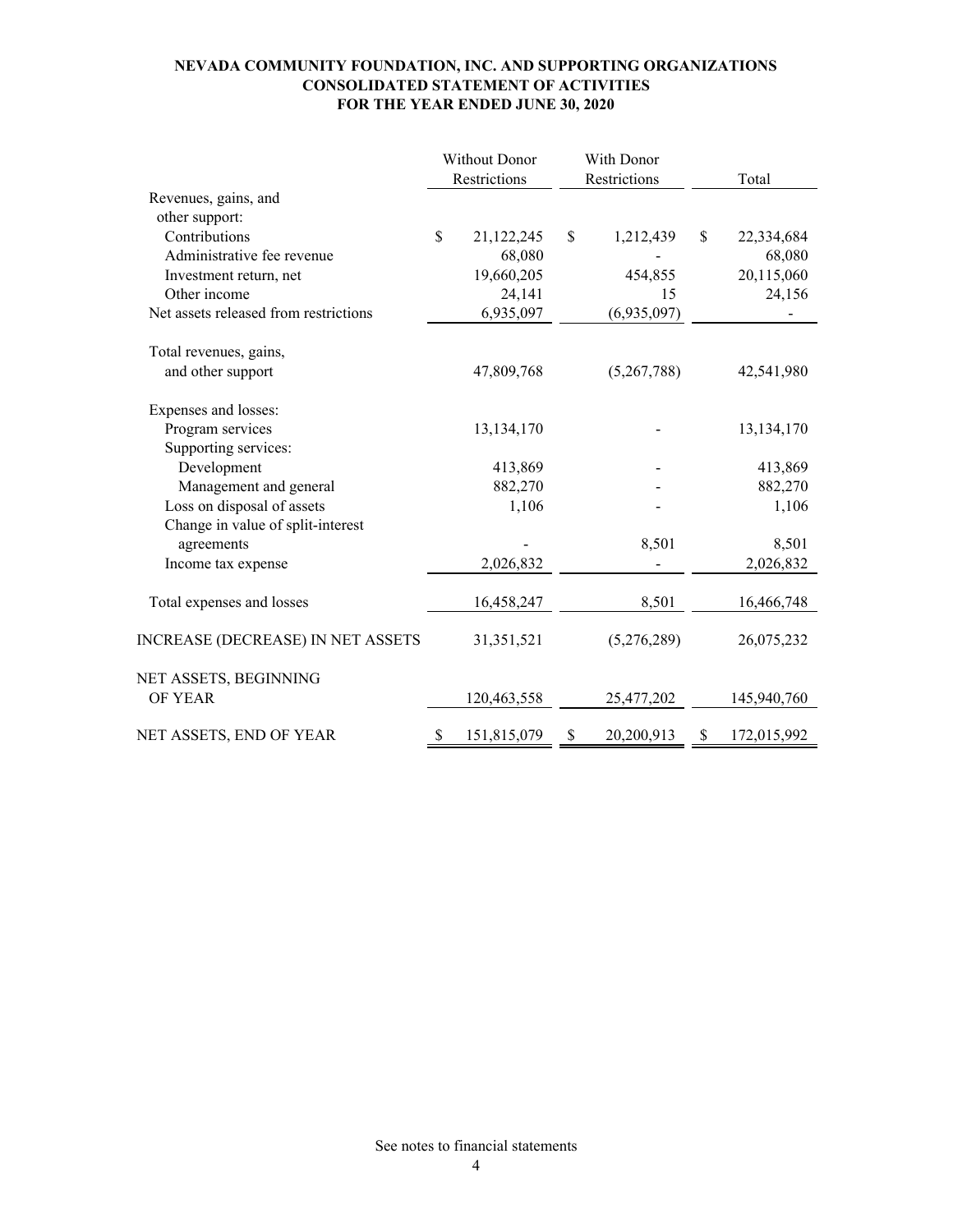## **NEVADA COMMUNITY FOUNDATION, INC. AND SUPPORTING ORGANIZATIONS CONSOLIDATED STATEMENT OF FUNCTIONAL EXPENSES FOR THE YEAR ENDED JUNE 30, 2021**

|                                                            |               |                          | <b>Supporting Services</b> |                |    |                |     |            |
|------------------------------------------------------------|---------------|--------------------------|----------------------------|----------------|----|----------------|-----|------------|
|                                                            |               | Program                  |                            |                |    | Management     |     |            |
|                                                            |               | Services                 |                            | Development    |    | and General    |     | Total      |
| Grants awarded                                             | \$            | 11,778,244               | $\mathbb{S}$               |                | \$ |                | \$  | 11,778,244 |
| Salaries                                                   |               | 169,987                  |                            | 167,151        |    | 230,053        |     | 567,191    |
| Payroll taxes                                              |               | 10,681                   |                            | 10,503         |    | 14,456         |     | 35,640     |
| Employee benefits                                          |               | 49,477                   |                            | 48,653         |    | 66,964         |     | 165,094    |
| Total salaries and related expenses                        |               | 230,145                  |                            | 226,307        |    | 311,473        |     | 767,925    |
| Consulting services                                        |               | 42,347                   |                            | 25,837         |    | 166,199        |     | 234,383    |
| Income tax expense                                         |               |                          |                            |                |    | 2,969,336      |     | 2,969,336  |
| Direct program donations                                   |               | 559,595                  |                            |                |    | $\blacksquare$ |     | 559,595    |
| Office                                                     |               | 1,956                    |                            | 8,230          |    | 4,178          |     | 14,364     |
| Media and public relations                                 |               | $\overline{\phantom{a}}$ |                            | 108,815        |    | $\blacksquare$ |     | 108,815    |
| Rent                                                       |               | 12,671                   |                            | 12,671         |    | 12,672         |     | 38,014     |
| Accounting and audit fees                                  |               |                          |                            | $\frac{1}{2}$  |    | 88,278         |     | 88,278     |
| Legal                                                      |               | 5,474                    |                            | 4,703          |    | 34,720         |     | 44,897     |
| Lobbying                                                   |               |                          |                            |                |    | 44,800         |     | 44,800     |
| Information technology                                     |               | 27,525                   |                            | 27,066         |    | 37,252         |     | 91,843     |
| Interest                                                   |               |                          |                            |                |    | 834            |     | 834        |
| Depreciation and amortization                              |               | 3,254                    |                            | 1,244          |    | 4,066          |     | 8,564      |
| Insurance                                                  |               | 2,946                    |                            | 2,898          |    | 3,989          |     | 9,833      |
| Equipment rental and maintenance                           |               | 312                      |                            | 118            |    | 405            |     | 835        |
| Telephone                                                  |               | 2,056                    |                            | 786            |    | 2,568          |     | 5,410      |
| Special events and luncheons                               |               | 7,575                    |                            | 7,574          |    | $\blacksquare$ |     | 15,149     |
| Vehicle expense                                            |               |                          |                            | $\overline{a}$ |    | 682            |     | 682        |
| Postage                                                    |               | 2,202                    |                            | 2,165          |    | 2,980          |     | 7,347      |
| Conferences and education                                  |               | $\overline{a}$           |                            |                |    | 267            |     | 267        |
| Other expenses                                             |               |                          |                            |                |    | 1,493          |     | 1,493      |
| Donor meetings - recognition                               |               |                          |                            | 737            |    | $\blacksquare$ |     | 737        |
| Printing                                                   |               |                          |                            |                |    | 2,217          |     | 2,217      |
| Publications and subscriptions                             |               |                          |                            |                |    | 138            |     | 138        |
|                                                            | <sup>\$</sup> | 12,676,302               | S.                         | 429,151        |    | 3,688,547      | \$. | 16,794,000 |
| Income tax expense                                         |               |                          |                            |                |    | (2,969,336)    |     |            |
| Management and general expenses, net of income tax expense |               |                          |                            |                | \$ | 719,211        |     |            |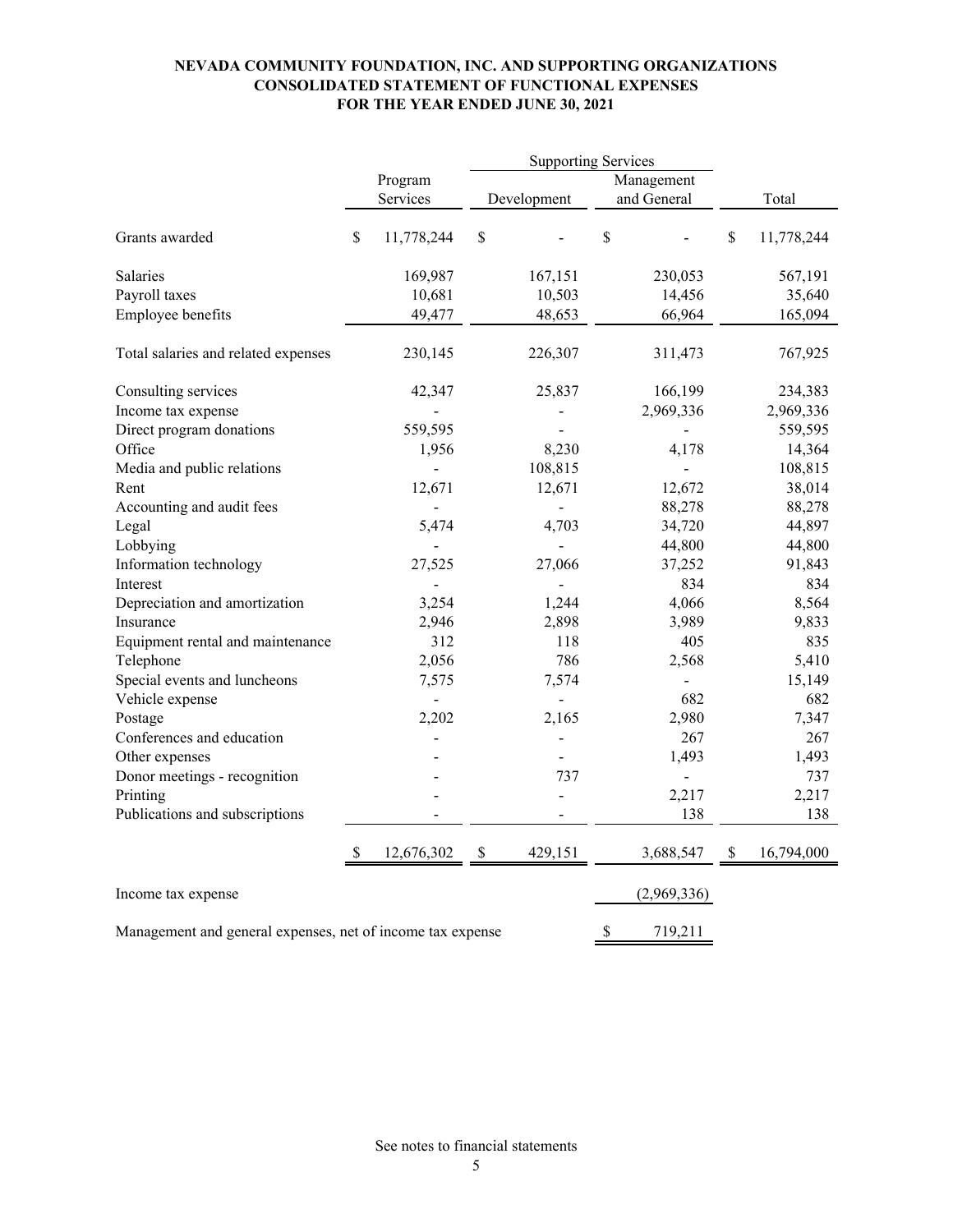## **NEVADA COMMUNITY FOUNDATION, INC. AND SUPPORTING ORGANIZATIONS CONSOLIDATED STATEMENT OF FUNCTIONAL EXPENSES FOR THE YEAR ENDED JUNE 30, 2020**

|                                                            |                  | <b>Supporting Services</b> |               |                |                  |
|------------------------------------------------------------|------------------|----------------------------|---------------|----------------|------------------|
|                                                            | Program          |                            |               | Management     |                  |
|                                                            | Services         | Development                |               | and General    | Total            |
| Grants awarded                                             | \$<br>12,000,809 | \$                         | $\mathcal{S}$ |                | \$<br>12,000,809 |
| Salaries                                                   | 157,798          | 155,165                    |               | 213,556        | 526,519          |
| Payroll taxes                                              | 9,386            | 9,230                      |               | 12,702         | 31,318           |
| Employee benefits                                          | 36,056           | 35,455                     |               | 48,798         | 120,309          |
| Total salaries and related expenses                        | 203,240          | 199,850                    |               | 275,056        | 678,146          |
| Consulting services                                        | 18,637           | 11,183                     |               | 342,928        | 372,748          |
| Income tax expense                                         |                  |                            |               | 2,026,832      | 2,026,832        |
| Direct program donations                                   | 817,055          |                            |               |                | 817,055          |
| Office                                                     | 3,047            | 12,816                     |               | 6,505          | 22,368           |
| Media and public relations                                 | $\overline{a}$   | 101,852                    |               | $\overline{a}$ | 101,852          |
| Rent                                                       | 12,918           | 12,918                     |               | 12,918         | 38,754           |
| Accounting and audit fees                                  | $\overline{a}$   |                            |               | 60,679         | 60,679           |
| Legal                                                      | $\frac{1}{2}$    |                            |               | 130,394        | 130,394          |
| Information technology                                     | 15,515           | 15,256                     |               | 20,996         | 51,767           |
| Depreciation and amortization                              | 3,307            | 1,264                      |               | 4,132          | 8,703            |
| Insurance                                                  | 3,272            | 3,218                      |               | 4,428          | 10,918           |
| Equipment rental and maintenance                           | 2,976            | 1,126                      |               | 3,855          | 7,957            |
| Telephone                                                  | 3,411            | 1,304                      |               | 4,260          | 8,975            |
| Special events and luncheons                               | 48,085           | 48,084                     |               | $\blacksquare$ | 96,169           |
| Vehicle expense                                            |                  | $\overline{a}$             |               | 533            | 533              |
| Postage                                                    | 1,898            | 1,866                      |               | 2,567          | 6,331            |
| Conferences and education                                  |                  |                            |               | 1,498          | 1,498            |
| Other expenses                                             |                  |                            |               | 2,762          | 2,762            |
| Donor meetings - recognition                               |                  | 2,782                      |               |                | 2,782            |
| Memberships                                                |                  | 350                        |               | 549            | 899              |
| Meetings and travel                                        |                  |                            |               | 4,156          | 4,156            |
| Printing                                                   |                  |                            |               | 3,467          | 3,467            |
| Publications and subscriptions                             |                  |                            |               | 587            | 587              |
|                                                            | \$<br>13,134,170 | \$<br>413,869              |               | 2,909,102      | \$<br>16,457,141 |
| Income tax expense                                         |                  |                            |               | (2,026,832)    |                  |
| Management and general expenses, net of income tax expense |                  |                            | \$            | 882,270        |                  |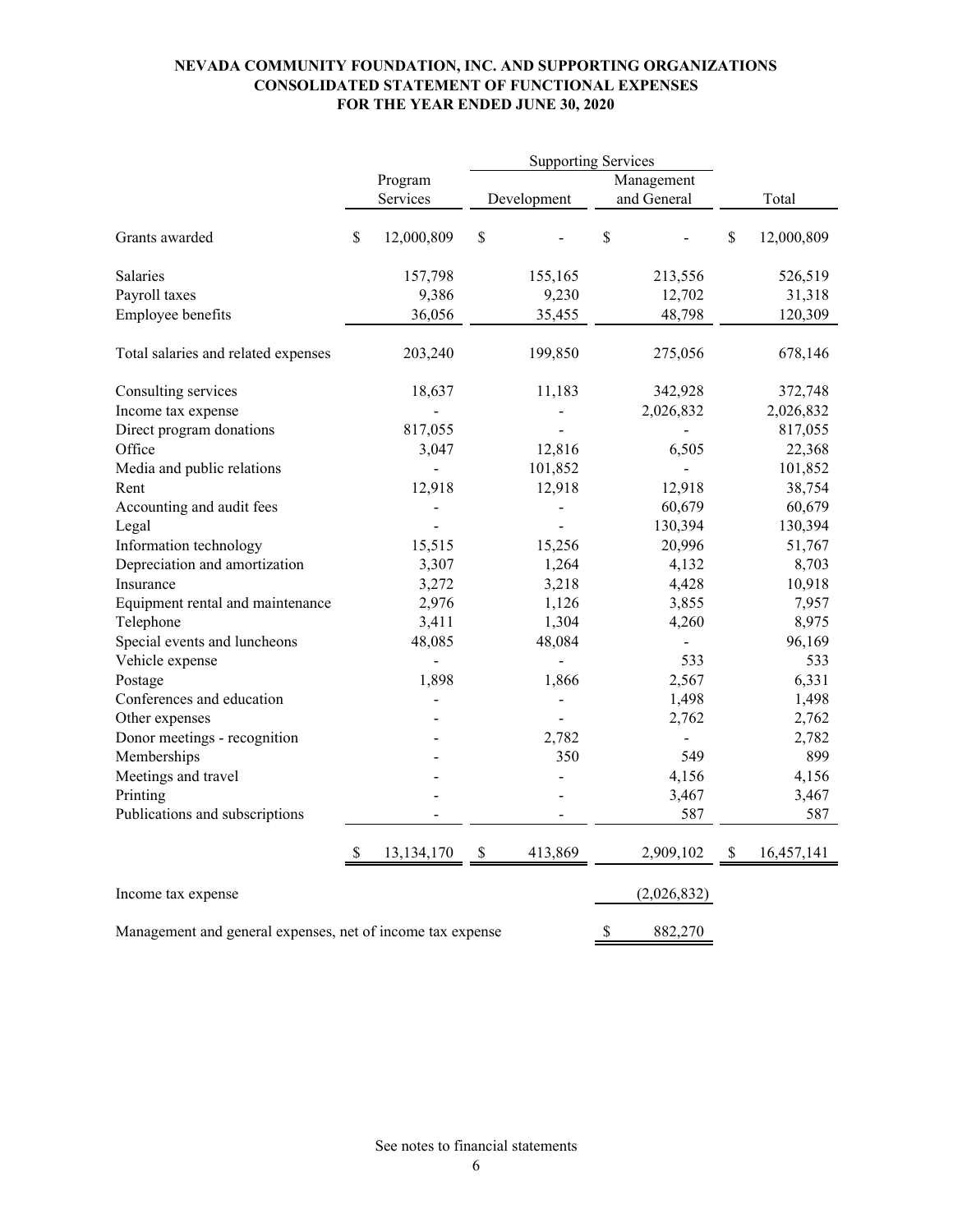## **NEVADA COMMUNITY FOUNDATION, INC. AND SUPPORTING ORGANIZATIONS CONSOLIDATED STATEMENTS OF CASH FLOWS FOR THE YEARS ENDED JUNE 30, 2021 AND 2020**

|                                                               | 2021             |      | 2020           |
|---------------------------------------------------------------|------------------|------|----------------|
| CASH FLOWS FROM OPERATING ACTIVITIES                          |                  |      |                |
| Increase in net assets                                        | \$<br>43,973,822 | \$   | 26,075,232     |
| Adjustments to reconcile changes in net assets to net cash    |                  |      |                |
| provided by (used in) operating activities:                   |                  |      |                |
| Depreciation and amortization                                 | 8,564            |      | 8,703          |
| Realized/unrealized gains on investments                      | (40, 727, 231)   |      | (8,392,110)    |
| Change in the value of split interest agreements              | 1,237,753        |      | (8, 859)       |
| Contributions of securities                                   | (5,182,881)      |      | (5,692,818)    |
| Gain (loss) on disposal of assets                             | (232)            |      | 1,106          |
| Gain on extinguishment of refundable advance                  | (15,000)         |      |                |
| Deferred tax liability                                        | 1,590,581        |      | 2,034,107      |
| Changes in operating assets and liabilities                   |                  |      |                |
| Accounts receivable                                           | (9,500)          |      |                |
| Other assets                                                  | (73)             |      | (20,050)       |
| Prepaid income taxes                                          | 261,212          |      | 116            |
| Accounts payable                                              | 4,558            |      | 45,761         |
| Grants payable                                                | 959,787          |      | (310, 765)     |
| Accrued expenses                                              | 15,043           |      | 15,136         |
| Agency obligations                                            | (5,036,251)      |      | 2,575,289      |
| Net cash (used in) provided by operating activities           | (2,919,848)      |      | 16,330,848     |
| CASH FLOWS FROM INVESTING ACTIVITIES                          |                  |      |                |
| Purchases of investments                                      | (61, 279, 475)   |      | (82, 699, 362) |
| Proceeds from sale of investments                             | 58,770,755       |      | 75,468,683     |
| Purchases of furniture and equipment                          | (3,952)          |      | (2,170)        |
| Net cash used in investing activities                         | (2,512,672)      |      | (7, 232, 849)  |
| <b>CASH FLOWS FROM FINANCING ACTIVITIES</b>                   |                  |      |                |
| Net proceeds from refundable advance                          |                  |      | 15,000         |
| Net cash provided by financing activities                     |                  |      | 15,000         |
| NET (DECREASE) INCREASE IN CASH AND CASH EQUIVALENTS          | (5,432,520)      |      | 9,112,999      |
| CASH AND CASH EQUIVALENTS, BEGINNING OF YEAR                  | 14,578,527       |      | 5,465,528      |
| CASH AND CASH EQUIVALENTS, END OF YEAR                        | \$<br>9,146,007  | \$   | 14,578,527     |
| Cash and cash equivalents held by Nevada Community Foundation | \$<br>5,765,016  | \$   | 10,464,234     |
| Cash held by Greater Horizons                                 | 3,380,991        |      | 4,114,293      |
|                                                               | \$<br>9,146,007  | $\$$ | 14,578,527     |
| Supplemental disclosures of cash flow information:            |                  |      |                |
| Cash payments for taxes on unrelated business income          | 1,120,956        | \$   |                |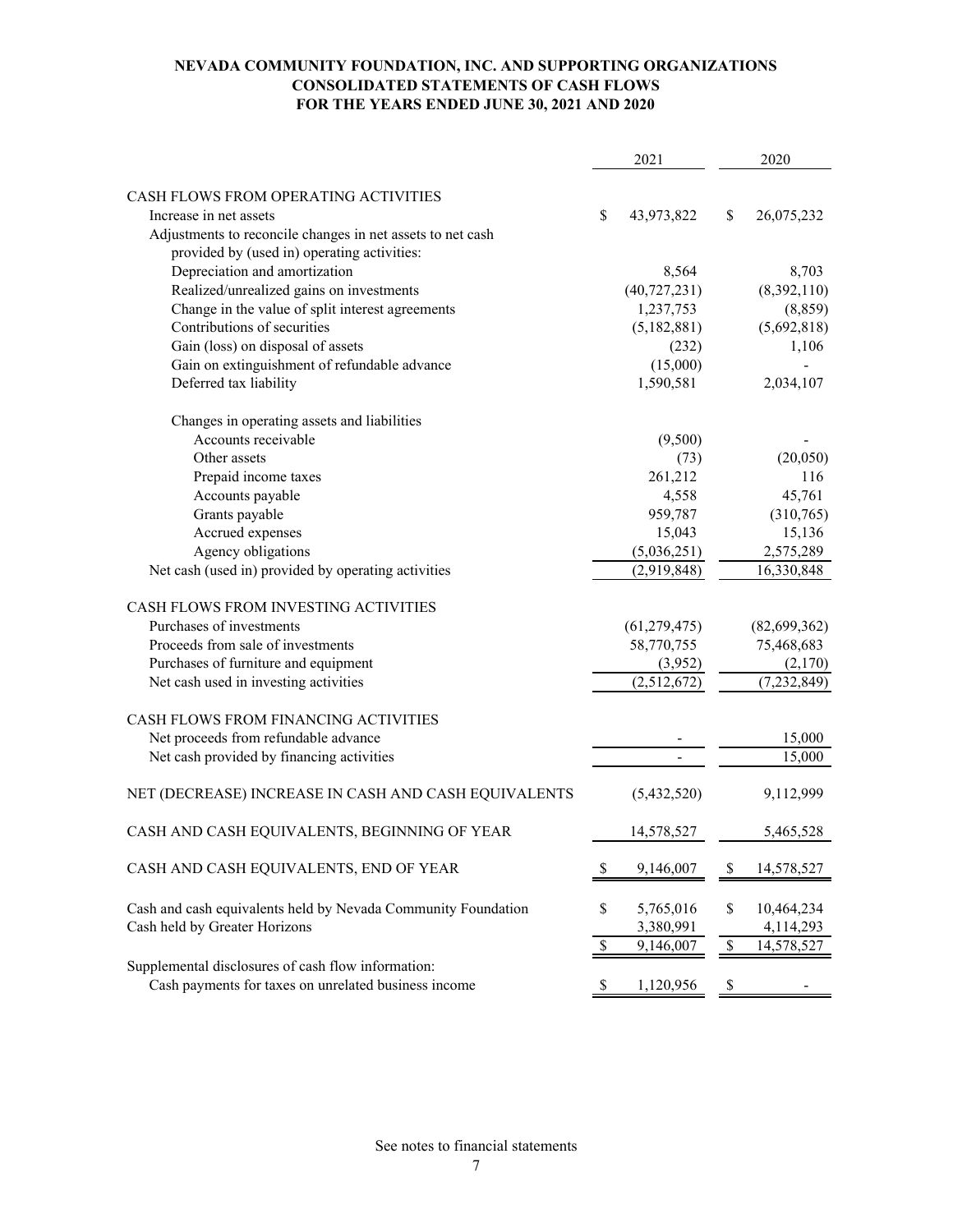#### NOTE 1. SUMMARY OF SIGNIFICANT ACCOUNTING POLICIES

*Nature of Activities –* Nevada Community Foundation, Inc. and Supporting Organizations (collectively, the Foundation) is a not-for-profit corporation established on September 15, 1988. Its function is to receive and accept funds to be administered and disbursed through grants exclusively for charitable purposes primarily in Nevada or for the benefit of residents of Nevada. The Foundation's mission is to match donors' philanthropic interests with the myriad needs of the community. The Foundation primarily receives its revenue from donors in the Southern Nevada region. Additionally, fees are charged to administer the various donor funds, which are presented net of related expenses.

Donors may choose among various types of funds, including:

*Funds without donor restrictions*: The donors do not restrict the use of their gifts which allows the Foundation's staff to direct where funds are needed most.

*Donor advised funds (DAFs)/community supported funds*: The donors have ongoing involvement in the use of their gifts.

*Field of interest funds*: The donor identifies target interest areas and the Foundation awards grants to community organizations and programs that are making a difference in the area selected by the donor.

*Scholarship funds*: The donors determine the eligibility criteria students must meet, and the Foundation provides the expertise, guidance and personal service for the scholarship's administration.

*Designated funds*: Donors can direct gifts to a specific non-profit organization or purpose they are passionate about.

As disclosed in Note 8, donations to certain above funds are included in net assets with donor restrictions.

The primary program expense of the Foundation consists of its direct financial support of other charities and charitable causes. Other substantial activities classified as program expenditures include the convening of charities to examine different community issues, the creation and publication of educational and resource materials, technical and organizational consulting assistance to charities, and public education efforts designed to raise the level of charitable giving for the broad benefit of all non-profits in Nevada.

*Principles of Consolidation* – The consolidated financial statements of the Foundation include related supporting organizations established to support the Foundation. The Ritter Charitable Trust is a supporting organization established under section  $509(a)(3)$  of the Internal Revenue Code. This supporting organization is operated in connection with the Foundation and is commonly known as a Type 1 supporting organizations. As such, the organizations are consolidated in accordance with generally accepted accounting principles, but they each hold a separate Internal Revenue Service (IRS) exempt determination letter and are required to be reported separately for federal compliance requirements. All intercompany transactions have been eliminated in consolidation.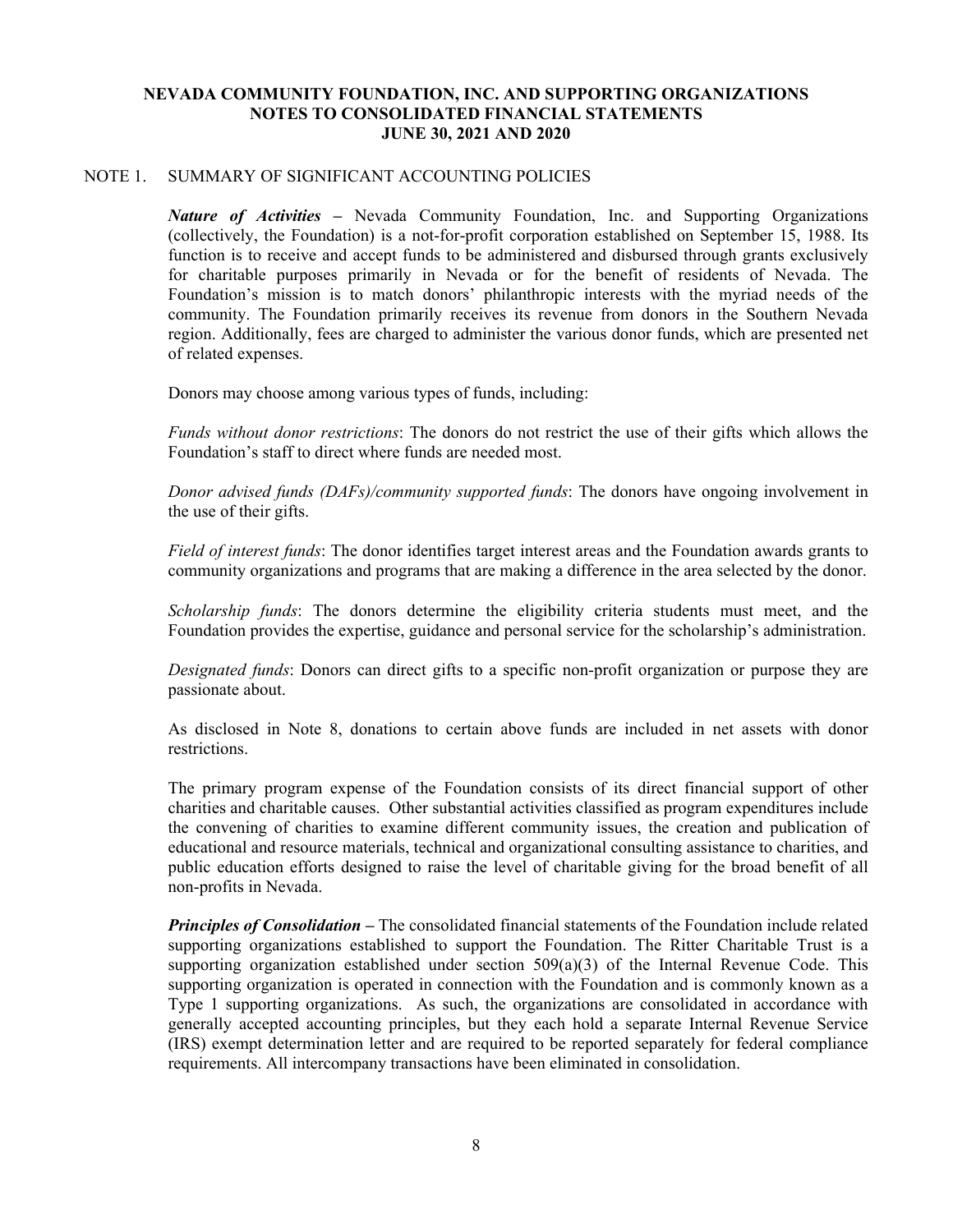#### NOTE 1. SUMMARY OF SIGNIFICANT ACCOUNTING POLICIES (CONTINUED)

*Principles of Consolidation (Continued) –* Frontier Philanthropy, LLC, a Nevada limited liability company was established on June 19, 2017. The Foundation is the sole member of this organization. Frontier Philanthropy, LLC, was established exclusively to further the charitable purposes of the Foundation.

*Estimates –* The preparation of financial statements in conformity with accounting principles generally accepted in the United States of America requires management to make certain estimates and assumptions that affect the amounts reported and disclosed in the financial statements. Actual results could differ from those estimates. Certain expenses are allocated to functional expense categories based on estimates by management. Significant estimates include the fair value of contributed stock, valuation of investments and amounts related to taxable income, including prepaid income taxes, deferred tax liability and income tax expense.

*Basis of Presentation –* Financial statement presentation follows the recommendations of the Financial Accounting Standards Board Accounting Standards Codification (FASB ASC). Under these standards, the Foundation is required to report information regarding its financial position and activities according to two classes of net assets: net assets without donor restrictions and net assets with donor restrictions as follows:

*Net assets without donor restrictions:* Net assets that are not subject to donor-imposed stipulations.

*Net assets with donor restrictions:* Net assets that are subject to donor-imposed stipulations. Some donor-imposed restrictions are temporary in nature, such as those that require passage of time or the occurrence of a specific event. When conditions of the restrictions are satisfied, net assets with donor restrictions are reclassified to net assets without donor restrictions and reported in the statements of activities as net assets released from restrictions. Other donor-imposed restrictions are perpetual in nature, where the donor stipulates the principal balance be kept in perpetuity while permitting the Foundation to use or expend part or all of the income derived from the assets. These restrictions neither expire by passage of time nor can be fulfilled or otherwise removed by actions of the organization.

The Foundation has adopted FASB ASC Subtopic 958-205, *Endowments of Non-Profit Organizations: Net Asset Classification of Funds*. The Foundation has interpreted the State of Nevada enacted version of the Uniform Prudent Management of Institutional Funds Act (UPMIFA) as requiring the preservation of the fair value of the original gift as the gift date of the donor-restricted endowment funds, absent explicit donor stipulations to the contrary. As a result of this interpretation, the Foundation classifies as net assets with donor restrictions (a) the original value of gifts donated to the permanent endowment (b) the original value of subsequent gifts to the permanent endowment, and (c) accumulations to the permanent endowment made in accordance with the direction of the applicable donor gift instrument at the time the accumulation is added to the fund. The remaining portion of the donor-restricted endowment fund is classified as net assets with donor restrictions, until those amounts are appropriated for expenditure by the Foundation in a manner consistent with the standard of prudence prescribed by UPMIFA.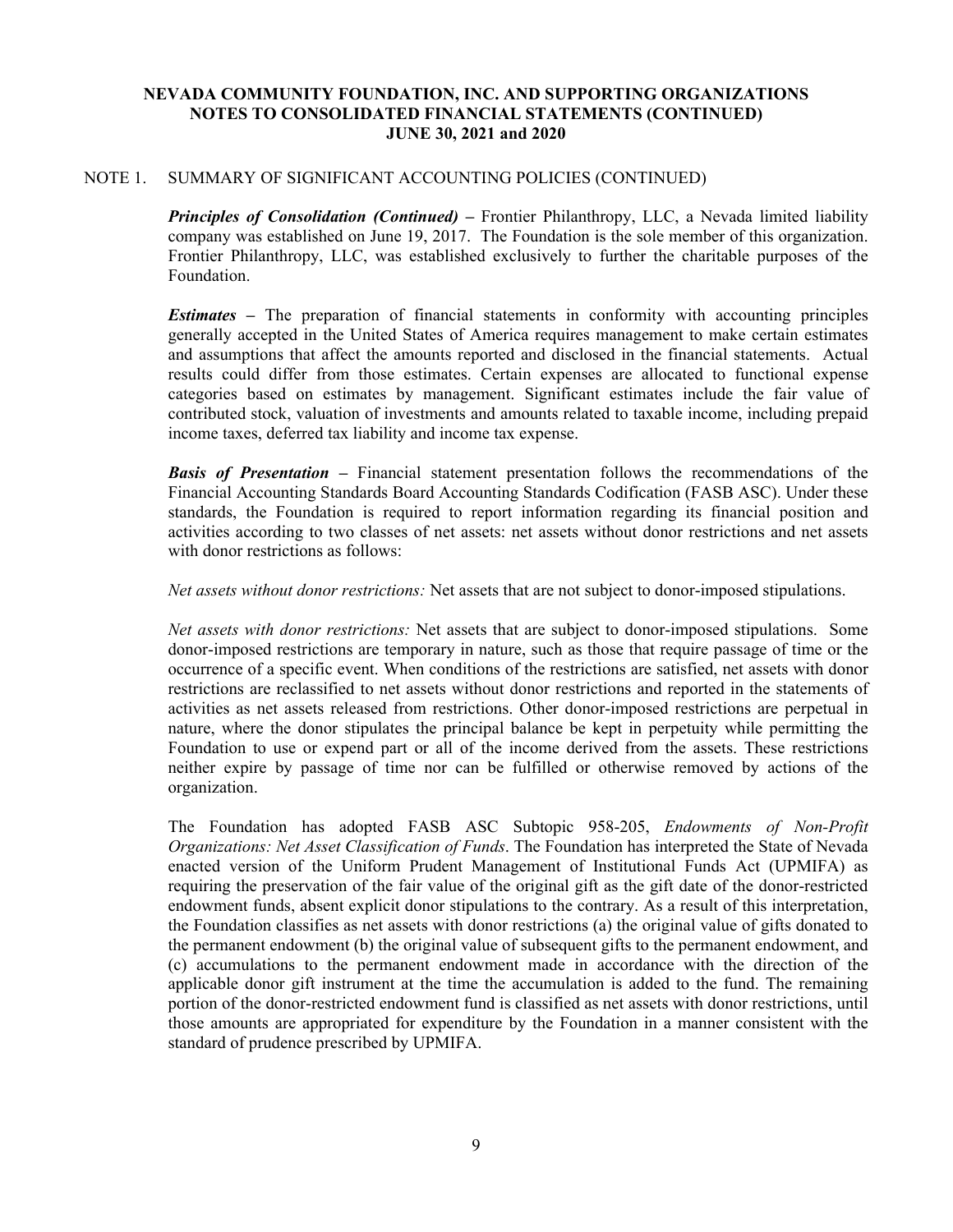#### NOTE 1. SUMMARY OF SIGNIFICANT ACCOUNTING POLICIES (CONTINUED)

*Basis of Presentation (Continued) –* In accordance with UPMIFA, the Foundation considers the following in making a determination to the appropriate donor-restricted endowment funds:

- The duration and preservation of the fund
- The purposes of the Foundation and the donor-restricted endowment fund
- General economic conditions
- The possible effects of inflation and deflation
- The expected total return from income and the appreciation of investments
- Other resources of the Foundation
- The investment policies of the Foundation

*Cash and Cash Equivalents –* In May 2009, the Foundation entered into an agreement with Greater Kansas City Community Foundation/Greater Horizons (Greater Horizons) to provide accounting and related services. During the year ended June 30, 2011, the Foundation entered into an agreement with Greater Horizons to provide investment accounting services.

The Foundation maintains cash balances at various financial institutions. Accounts at each institution are insured by the Federal Deposit Insurance Corporation (FDIC) up to \$250,000. As of June 30, 2021 and 2020, cash balances of \$5,026,271 and \$10,465,247, respectively, were maintained by the Foundation in excess of the FDIC insurance limit.

Additionally, the Foundation maintains cash balances in money market accounts at investment institutions and cash balances held by Greater Horizons. These amounts may exceed FDIC insured limits. The Foundation has not experienced any losses in such accounts.

For purposes of the statement of cash flows, the Foundation considers all highly-liquid investments with an initial maturity of three months or less that are not held for reinvestment to be cash equivalents.

*Investments –* Pursuant to FASB ASC Subtopic 958-320, *Investments – Debt and Equity Securities for Not-for-Profit Organizations*, the Foundation carries investments in marketable securities with readily determinable fair values and all investments in debt securities at their fair values in the consolidated statement of financial position. Unrealized gains and losses are included in the change in net assets in the accompanying consolidated statement of activities. Foreign investments, investments in corporate, municipal government and government agency securities are stated at current market value by closing market price or closing market bid quotations as referenced in published sources of current market quotations. Foreign investments are translated into United States dollars at year-end rates of exchange. Privately held stock is valued based on discounted cash flow models.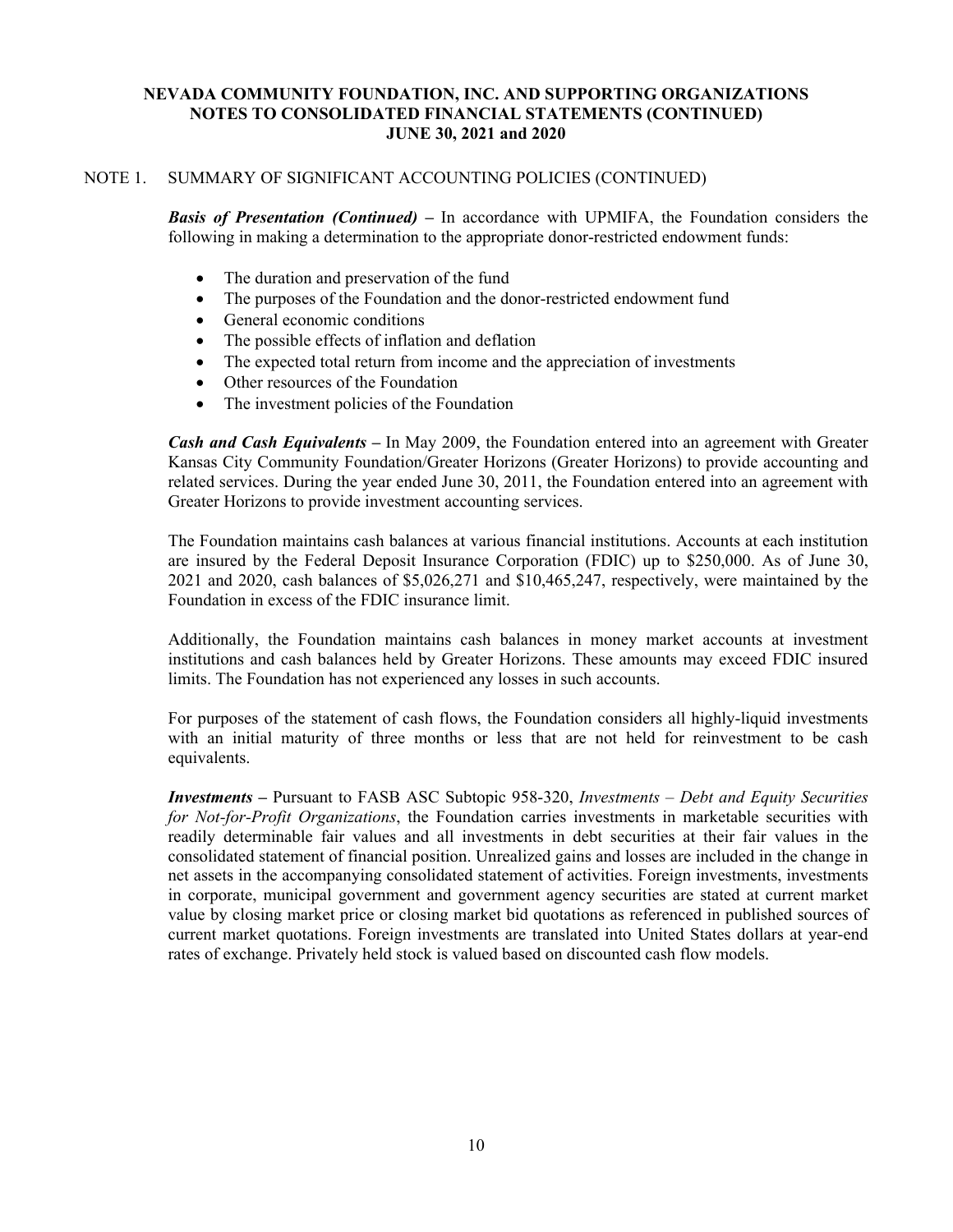#### NOTE 1. SUMMARY OF SIGNIFICANT ACCOUNTING POLICIES (CONTINUED)

*Investments (Continued)* – Realized and unrealized gains and losses on investments are recorded in the accompanying consolidated statement of activities. The amounts the Foundation will ultimately realize could differ materially from the recorded amounts, and significant fluctuations in fair values could occur from year to year. Purchases and sales of investments are recorded on a trade-date basis. The Foundation uses the specific identification method for investment sales. Changes in the value of foreign investments resulting from changes in the exchange rate are reported as part of the unrealized gains on the related investments.

Market volatility of equity-based investments is expected to substantially impact the value of such investments at any given time. Management evaluates the investment portfolio on an ongoing basis. The Foundation maintains master investment accounts for its donor-restricted and Board designated funds. Realized and unrealized gains and losses from securities in the master investment accounts are allocated monthly to the individual funds based on the relationship of the market value of each fund to the total market value of the master investment accounts, as adjusted for additions to or deductions from those accounts. Investments in real estate consist of property recorded at cost or the fair market value at the date of the donation.

*Furniture and Equipment –* The Foundation capitalizes all expenditures for property and equipment in excess of \$500 with a useful life of over one year. Purchased property and equipment are carried at cost. Donations of property and equipment are recorded as contributions at their estimated fair value at the date of donation. Depreciation is computed using primarily the straight-line method from three to ten years.

*Revenue Recognition –* All contributions are recognized as support in the consolidated statement of activities in the period received, including bequests and unconditional promises to give, at their estimated net realizable value. Bequests are recognized at the time the Foundation's right to them is established by a court and to the extent the value of the proceeds is subject to reasonable estimation. The Foundation reports gifts of cash and other assets as support with donor restrictions if they are received with donor stipulations that limit the use of the donated assets whether or not the restrictions are met in the same reporting period. Investment income earned on the support is also presented as support with donor restrictions.

**Basis of Accounting –** The accompanying consolidated financial statements have been prepared on the accrual basis of accounting and, accordingly, reflect all significant receivables, payables and other liabilities.

*Administrative Fee Revenue –* The Foundation charges an administrative fee for managing the funds of the Foundation. Some funds are charged a monthly fee based on the market value of the fund. Some funds are charged a negotiated quarterly fee. The revenue from these fees is credited to the Foundation's operating fund when earned.

*Donated Services – Donated services are recognized as contributions in accordance with FASB ASC* if the services (a) create or enhance nonfinancial assets or (b) require specialized skills, are performed by people with those skills, and would otherwise be purchased by the Foundation.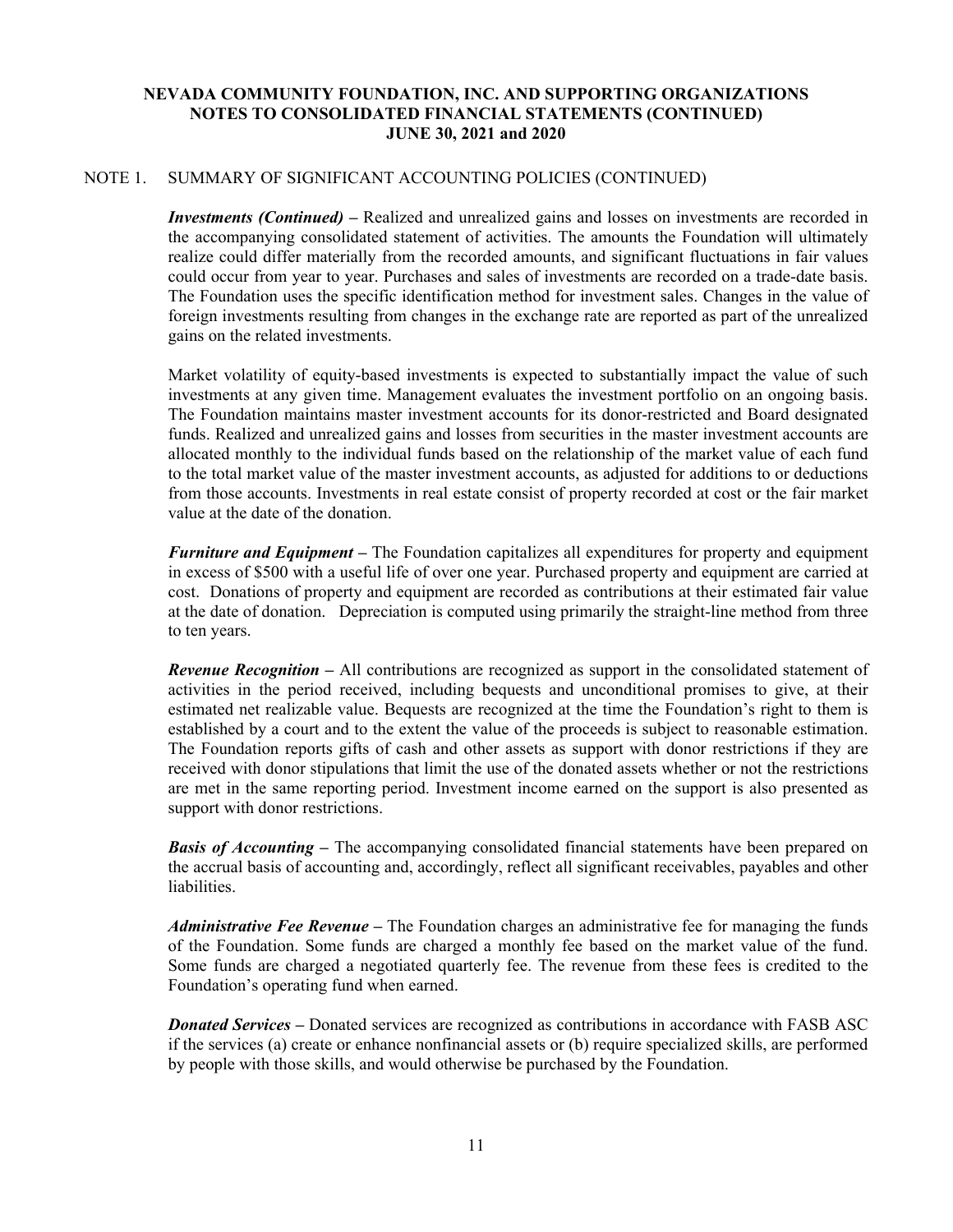#### NOTE 1. SUMMARY OF SIGNIFICANT ACCOUNTING POLICIES (CONTINUED)

*Donated Assets – Donated marketable securities and other noncash donations are recorded as* contributions at their estimated fair values at the date of donation.

*Functional Expense Allocation –* The costs of providing various programs and other activities have been summarized on a functional basis in the consolidated statements of activities and in the consolidated statements of functional expenses. Expenses that can be directly allocated to the programs or supporting functions include consulting services, income tax expense, direct program donations, office, media and public relations, accounting and audit fees, legal, community events, special events and luncheons, vehicle expense, conferences and education, other expenses, donor meetings – recognition, meetings and travel, memberships, printing, and publications and subscriptions. Certain categories of expenses are attributed to more than one program or supporting function. Therefore, these expenses require allocation on a reasonable basis that is consistently applied. Such allocations are determined by management on an equitable basis. The expenses allocated based on time and effort include salaries, payroll taxes, employee benefits, depreciation and amortization, equipment rental and maintenance, information technology, postage, rent, telephone and insurance.

*Income Tax Status –* The Foundation and the related supporting organizations are exempt from federal income tax under Section  $501(c)(3)$  of the Internal Revenue Code. In addition, the Foundation qualifies for the charitable contribution deduction under Section  $170(b)(1)(A)$ . The related supporting organizations are exempt from federal income tax under Section 509(a)(3) of the Internal Revenue Code. Income which is not related to the Foundation's exempt purposes, less applicable deductions, is subject to state and federal income taxes.

The Foundation follows accounting standards for uncertainty in income taxes, which addresses the determination of whether tax benefits claimed or expected to be claimed on a tax return should be recorded in the consolidated financial statements. Under this guidance, the Foundation may recognize the tax benefit from an uncertain tax position only if it is more-likely-than-not that the tax position will be sustained on examination by taxing authorities, based on the technical merits of the position. The tax benefits recognized in the consolidated financial statements from such a position are measured based on the largest benefit that has a greater than 50% likelihood of being realized upon ultimate settlement. The guidance on accounting for uncertainty in income taxes also addresses derecognition, classification, interest and penalties on income taxes and accounting in interim periods.

Management evaluated the Foundation's tax position and concluded that the Foundation had taken no uncertain tax positions that require adjustment to the financial statements to comply with the provisions of this guidance. Generally, the Foundation is no longer subject to income tax examinations by the U.S. federal, state and local tax authority for years before 2017.

*Management's Review –* Subsequent events have been evaluated through December 1, 2021, which is the date the financial statements were available to be issued.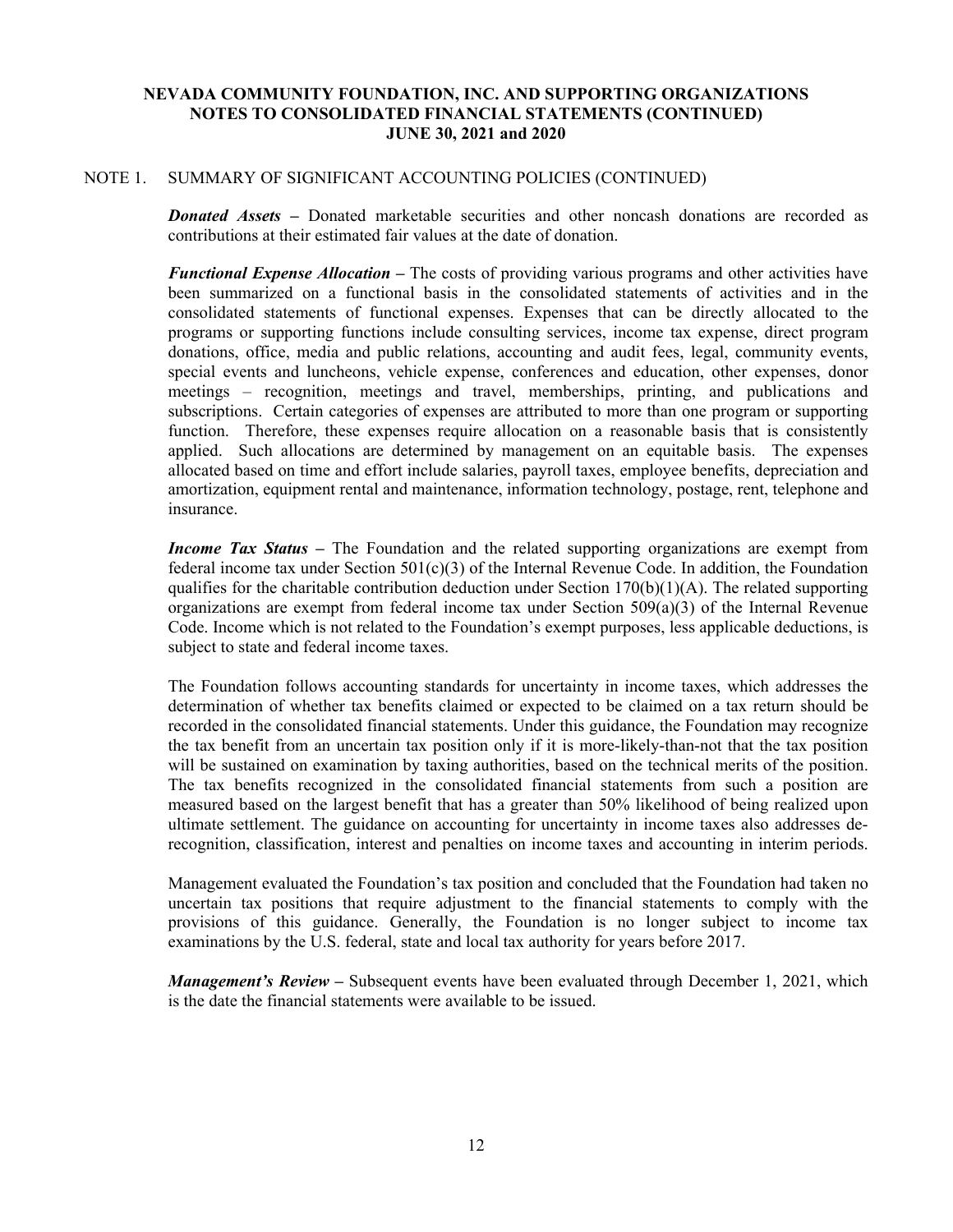#### NOTE 2. INVESTMENTS

In accordance with the FASB ASC the following are quantitative disclosures about the fair value measurements of assets. Fair value measurements are categorized on three levels:

 Level 1 - Valuations for assets and liabilities traded in active exchange markets, such as the New York Stock Exchange. Level 1 also includes U.S. Treasury and federal agency securities, which are traded by dealers and brokers in active markets. Valuations obtained from readily available pricing sources for market transactions involving identical assets or liabilities.

 Level 2 - Valuations for assets and liabilities traded in less active dealer or broker markets. Valuations are obtained from third-party pricing services for identical or similar assets or liabilities.

 Level 3 - Valuations for assets and liabilities that are derived from other valuation methodologies, including option pricing models, discounted cash flow models and similar techniques, and not based on market exchange, dealer or broker traded transactions. Level 3 valuations incorporate certain unobservable assumptions and projections in determining the fair value assigned to such assets and liabilities.

 Investments in marketable securities and investments under management are based on quoted market prices and are categorized as Level 1 of the fair value hierarchy.

 Investments in government and agency securities are based on market prices as well as activity for identical or similar assets or liabilities when there is no active market. Government and agency securities which are valued based on quoted market prices are categorized as Level 1 of the fair value hierarchy. Government and agency securities which are valued based on activity for identical or similar assets or liabilities are categorized as Level 2 on the fair value hierarchy.

Limited partnerships are investments in limited partnerships that invest primarily in other limited partnerships for the purpose of making investments in international private equity investments, equity securities, warrants or other options that are generally not actively traded at the time of the investment. Generally, the partnership may not transfer or withdraw its investment in limited partnerships prior to their termination. Since the investments are valued using unobservable inputs and do not permit redemption at the measurement date, such investments are classified as Level 3 of the fair value hierarchy.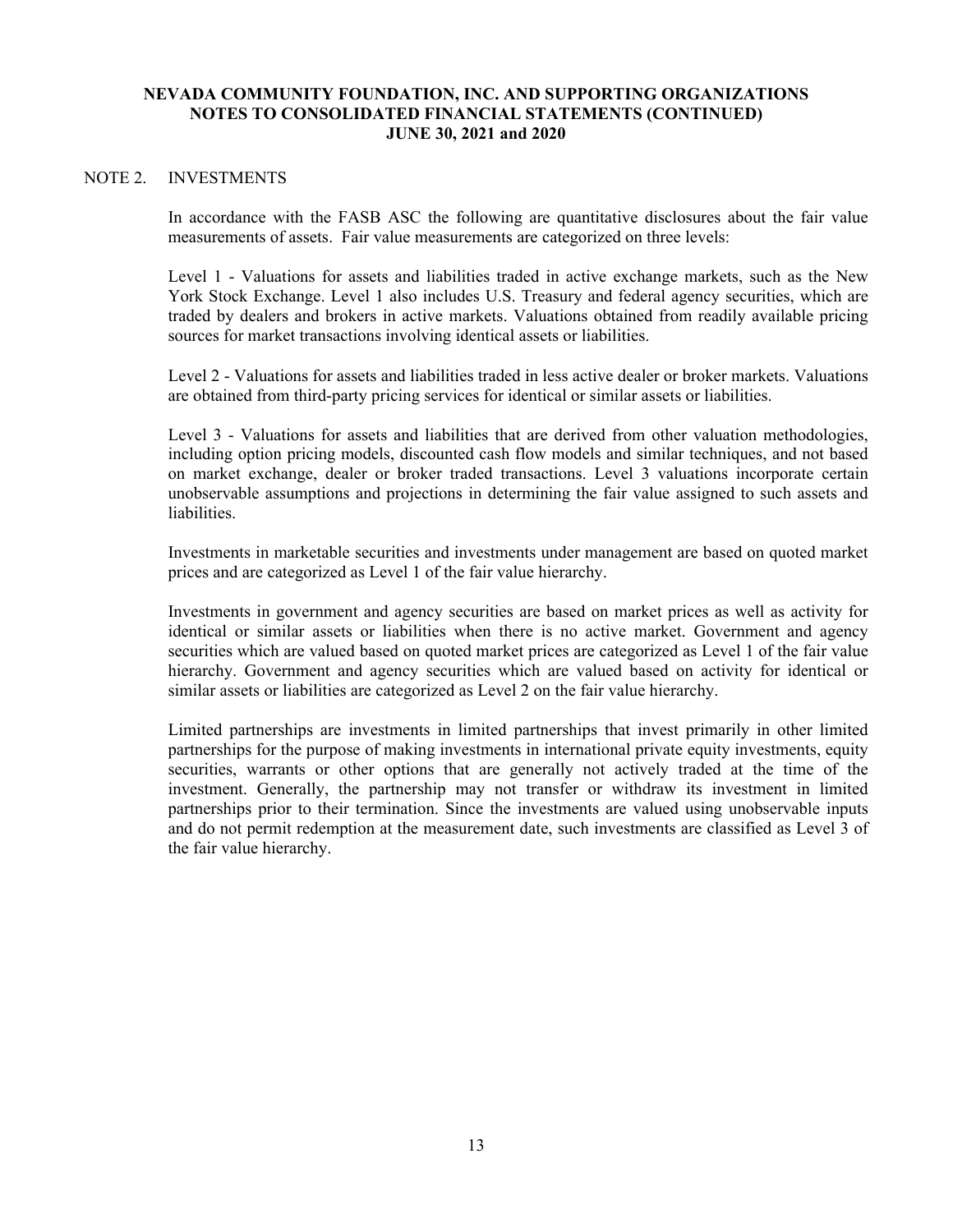#### NOTE 2. INVESTMENTS (CONTINUED)

For the fiscal years ended June 30, 2021 and 2020, the application of valuation techniques applied to similar assets and liabilities has been consistent. Investments measured at fair value on a recurring basis at June 30, 2021 and 2020 are summarized as follows:

|                              |    | Level 1     |               | Level 2 | Level 3          |             | June 30, 2021 |
|------------------------------|----|-------------|---------------|---------|------------------|-------------|---------------|
| Corporate bonds              | \$ | 1,467,596   | $\mathcal{S}$ |         | \$               | $\mathbf S$ | 1,467,596     |
| Marketable securities        |    | 28,886,912  |               |         |                  |             | 28,886,912    |
| Domestic equity              |    |             |               |         |                  |             |               |
| mutual funds                 |    | 59,385,633  |               |         |                  |             | 59,385,633    |
| Alternative investment       |    |             |               |         |                  |             |               |
| mutual funds                 |    | 42,880,585  |               |         |                  |             | 42,880,585    |
| Domestic fixed income        |    | 39,078,028  |               |         |                  |             | 39,078,028    |
| Government and agency        |    |             |               |         |                  |             |               |
| securities                   |    | 1,809,953   |               |         |                  |             | 1,809,953     |
| Cash surrender value of life |    |             |               |         |                  |             |               |
| insurance policies           |    |             |               | 640,184 |                  |             | 640,184       |
| Limited partnerships         |    |             |               |         | 96,059           |             | 96,059        |
| Stock, privately held        |    |             |               |         | 43,861,116       |             | 43,861,116    |
| Split-interest agreements    |    |             |               |         | 444,431          |             | 444,431       |
| Cash held for reinvestment   |    | 1,415,740   |               |         |                  |             | 1,415,740     |
|                              | S  | 174,924,447 | S             | 640,184 | \$<br>44,401,606 | S           | 219,966,237   |
|                              |    | Level 1     |               | Level 2 | Level 3          |             | June 30, 2020 |
| Corporate bonds              | \$ | 1,173,454   | $\mathcal{S}$ |         | \$               | \$          | 1,173,454     |
| Marketable securities        |    | 28,658,223  |               |         |                  |             | 28,658,223    |
| Domestic equity              |    |             |               |         |                  |             |               |
| mutual funds                 |    | 23,399,547  |               |         |                  |             | 23,399,547    |
| Alternative investment       |    |             |               |         |                  |             |               |
| mutual funds                 |    | 46,909,665  |               |         |                  |             | 46,909,665    |
| Domestic fixed income        |    | 33,072,060  |               |         |                  |             | 33,072,060    |
| Government and agency        |    |             |               |         |                  |             |               |
| securities                   |    | 1,309,709   |               |         |                  |             | 1,309,709     |
| Cash surrender value of life |    |             |               |         |                  |             |               |
| insurance policies           |    |             |               | 579,175 |                  |             | 579,175       |
| Limited partnerships         |    |             |               |         | 144,391          |             | 144,391       |
| Stock, privately held        |    |             |               |         | 33,589,329       |             | 33,589,329    |
| Certificates of deposit      |    | 525,761     |               |         |                  |             | 525,761       |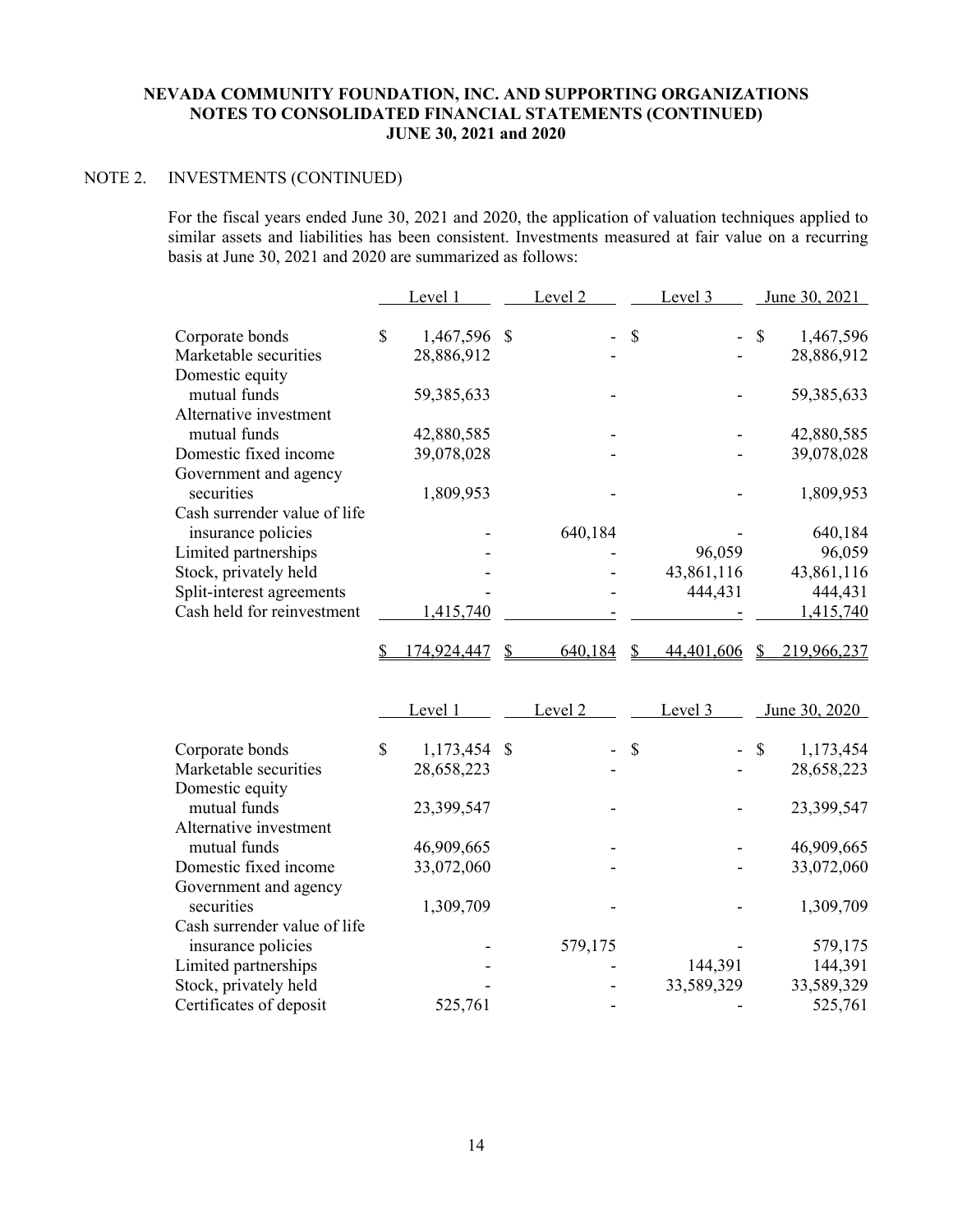#### NOTE 2. INVESTMENTS (CONTINUED)

| Split-interest agreements<br>Cash held for reinvestment | $\overline{\phantom{0}}$<br>1.741.660 | -<br>$\overline{\phantom{0}}$ | 1.669.722<br>$\overline{\phantom{0}}$ | 1.669.722<br>1.741.660 |
|---------------------------------------------------------|---------------------------------------|-------------------------------|---------------------------------------|------------------------|
|                                                         | 36 790 079                            |                               | 35,403,442                            |                        |

Financial instruments classified as Level 3 in the fair value hierarchy represent the Foundation's investments in financial instruments in which management has used at least one significant unobservable input in the valuation model. The following table presents a reconciliation of activity for the Level 3 financial instruments for the years ended June 30:

|                                                                      |     | <b>Stock</b><br>Privately<br>Held |    | Limited<br>Partnerships |    | Split-interest<br>Agreements<br>Held by<br><b>Third Parties</b> |    | Total                     |
|----------------------------------------------------------------------|-----|-----------------------------------|----|-------------------------|----|-----------------------------------------------------------------|----|---------------------------|
| Balance, June 30, 2019<br>Additions                                  | \$. | 25, 131, 505<br>1,457,824         | -S | 195,062                 | -S | 1,653,059                                                       | -S | 26,979,626<br>1,457,824   |
| Net unrealized gains<br>(losses) on investments                      |     | 7,000,000                         |    | (50,671)                |    | 16,663                                                          |    | 6,965,992                 |
| Balance, June 30, 2020<br><b>Termination</b><br>Net unrealized gains |     | 33,589,329<br>(131,505)           |    | 144,391                 |    | 1,669,722<br>(1,322,800)                                        |    | 35,403,442<br>(1,454,305) |
| (losses) on investments                                              |     | 10,403,292                        |    | (48, 332)               |    | 97,509                                                          |    | 10,452,469                |
| Balance, June 30, 2021                                               |     | 43,861,116                        |    | 96,059                  |    | 444,431                                                         |    | 44,401,606                |

#### NOTE 3. ASSETS HELD AND LIABILITIES UNDER SPLIT-INTEREST AGREEMENTS

The Foundation acts as trustee for various irrevocable trusts. These trusts are governed by the respective trust agreements, which generally provide for either an income stream or a future distribution of cash or other assets, in whole or in part, for a specified period or upon the occurrence of a specific event, respectively. The irrevocable trust assets are recorded at fair value, and a related liability for future payments to be made to the specified beneficiaries is recorded at fair value using present value techniques and risk-adjusted discount rates designed to reflect the assumptions market participants would use in pricing the liability. The excess of contributed assets over the trust liability is recorded as a contribution with donor restrictions until such amount is received via trust distribution or is expended in satisfaction of the donor-restricted purpose stipulated by the trust agreement, or both, if any. At that time, net assets with donor-imposed time or purpose restrictions are released to net assets without donor restrictions, and net assets with donor restrictions that are perpetual in nature are transferred to the endowment. In subsequent years, the liability for future trust payments to the donor is reduced by payments made to the donor and is adjusted to reflect amortization of the discount and changes in actuarial assumptions at the end of the year.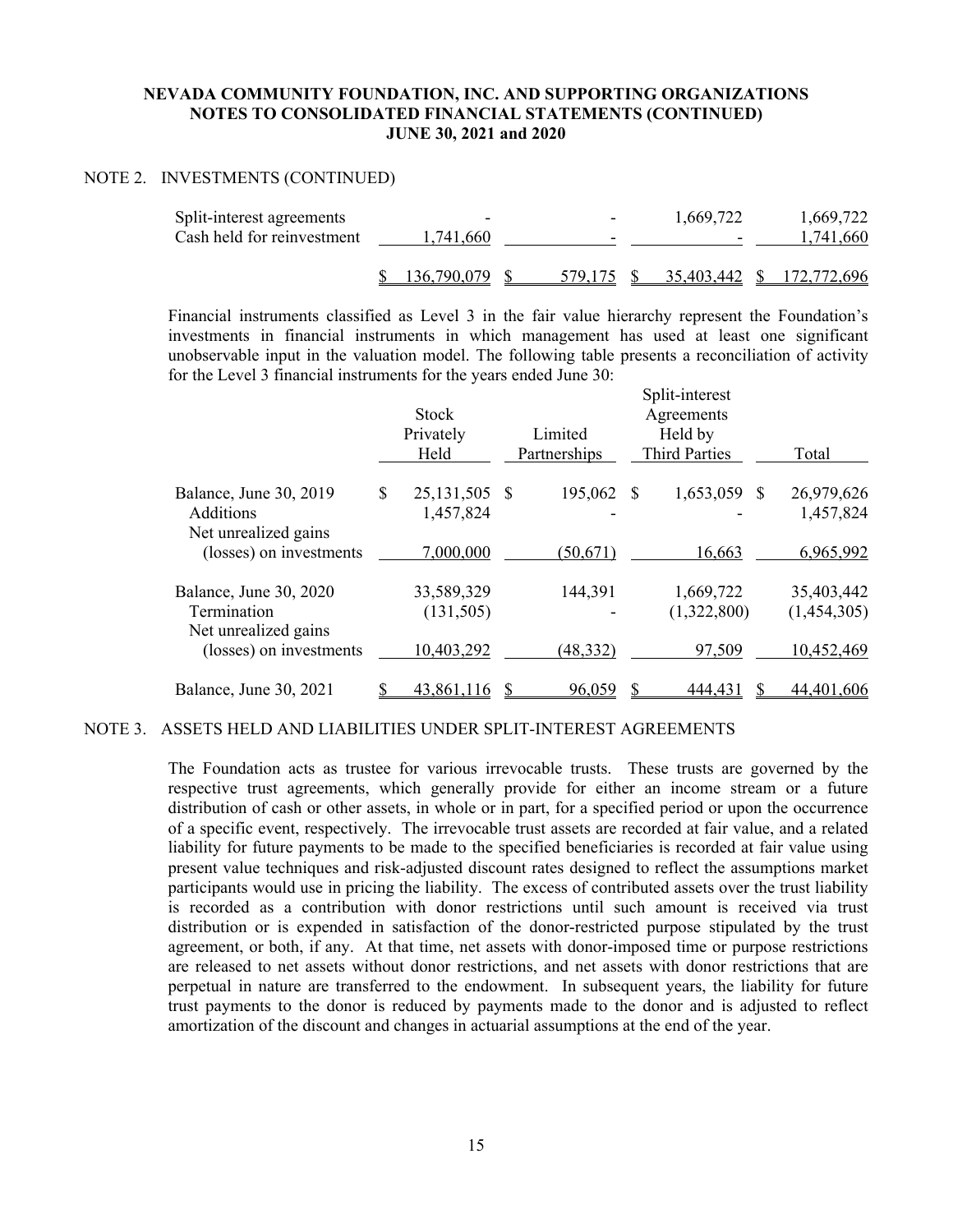#### NOTE 3. ASSETS HELD AND LIABILITIES UNDER SPLIT-INTEREST AGREEMENTS (CONTINUED)

Under charitable gift annuity contracts, the Foundation receives immediate and unrestricted title to contributed assets and agrees to make fixed recurring payments over the stipulated period. Contributed assets are recorded at fair value on the date of receipt. The related liability for future payments to be made to the specified beneficiaries is recorded at fair value using present value techniques and risk-adjusted discount rates designed to reflect the assumptions market participants would use in pricing the liability. The excess of contributed assets over the annuity liability is recorded as a contribution without donor restrictions. In subsequent years, the liability for future annuity payments is reduced by payments made to the specified beneficiaries and is adjusted to reflect amortization of the discount and changes in actuarial assumptions at the end of the year.

The fair value of the assets and liabilities are categorized as Level 3 assets.

The Foundation's split-interest agreement assets and liabilities are valued at fair value on a recurring basis as of June 30, 2021 as follows:

|                                                |                | Level 3     |
|------------------------------------------------|----------------|-------------|
|                                                | Level 3 Assets | Liabilities |
| Assets held by third party:                    |                |             |
| January 2005 agreement                         | \$<br>102,711  | \$          |
| February 2012 agreement                        | 221,430        |             |
|                                                | 324,141        |             |
| Assets and liabilities held by the Foundation: |                |             |
| December 1991 agreement                        | 120,290        | 61,341      |
|                                                |                |             |
|                                                | 444,431        | 61,341      |

The Foundation's split-interest agreement assets and liabilities are valued at fair value on a recurring basis as of June 30, 2020 as follows:

|                                                |                | Level 3     |
|------------------------------------------------|----------------|-------------|
|                                                | Level 3 Assets | Liabilities |
| Assets held by third party:                    |                |             |
| January 2005 agreement                         | \$<br>88,136   | \$          |
| February 2012 agreement                        | 165,162        |             |
| Property remainder interest agreement          | 1,322,800      |             |
|                                                | 1,576,098      |             |
| Assets and liabilities held by the Foundation: |                |             |
| December 1991 agreement                        | 93,624         | 48,879      |
|                                                |                |             |
|                                                | 1.669.722      | 48,879      |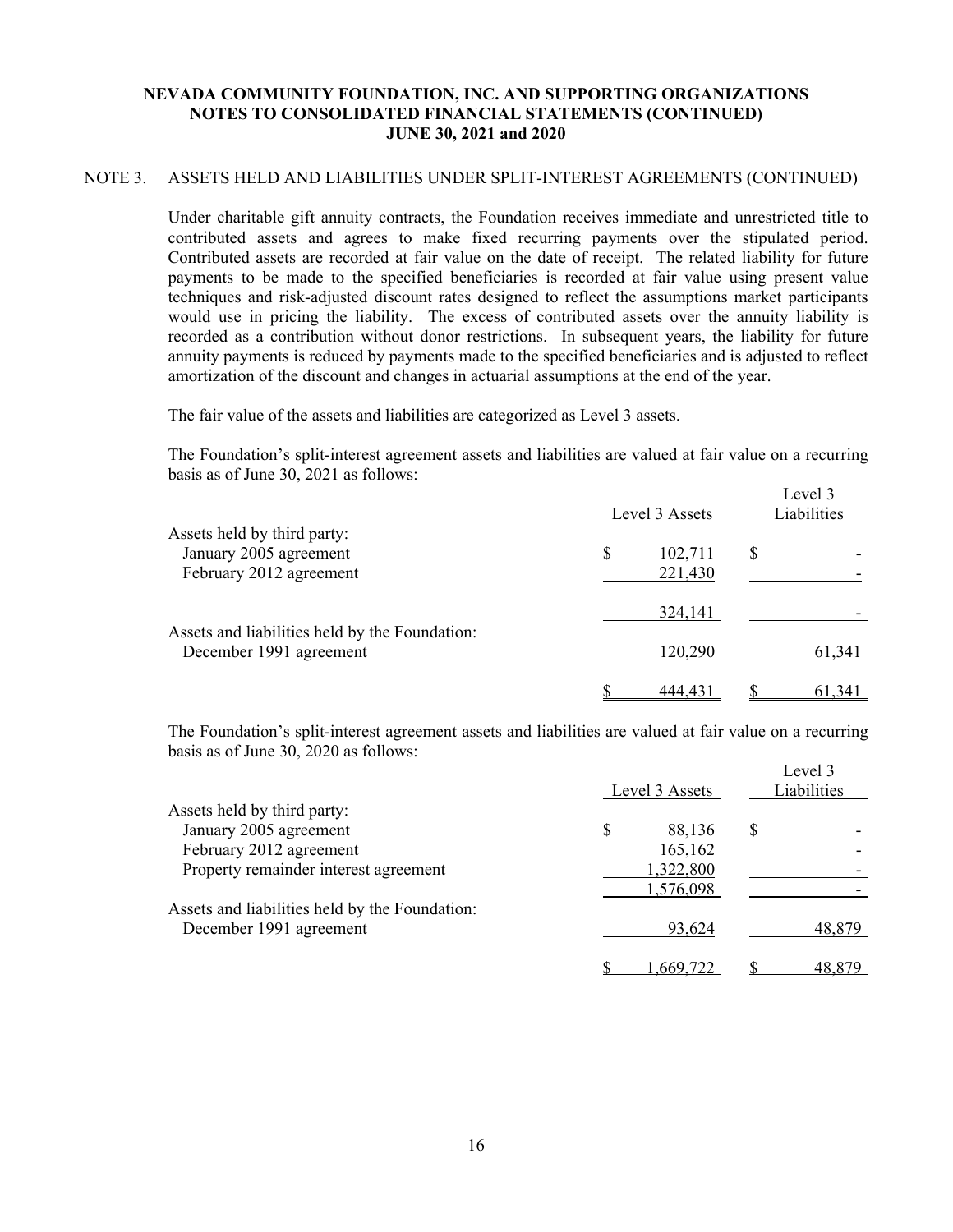#### NOTE 4. AGENCY OBLIGATIONS

Agency obligations are funds held in trust by the Foundation and can only be used for the following organizations. The donors control the use and distribution of these funds. The agencies' assets held in trust and corresponding obligations consist of the following at June 30:

|                                       | 2021      |   | 2020      |
|---------------------------------------|-----------|---|-----------|
| Nevada Policy Research Fund           | D         | S | 92,661    |
| Gillis Foundation Fund                | 150,085   |   | 144,645   |
| Keyser Education Endowment Fund       | 357       |   | 732       |
| Nevada Blind Children Foundation Fund | 79,773    |   | 66,744    |
| Communities in Schools Fund           | 34,844    |   | 35,391    |
| Red Mountain Music Fund               | 43,096    |   | 36,148    |
| Nevada COVID-19 Task Force, Inc. Fund | 708,326   |   | 5,676,168 |
| Helping Hands Surgical Care Fund      | 1,963     |   | 2,206     |
|                                       |           |   |           |
|                                       | 1.018.444 |   | 6,054,695 |

#### NOTE 5. COMMITMENTS AND CONTINGENCIES

*Operating Leases* **–** The Foundation entered into operating leases for office facilities expiring through April 2022. The total monthly lease amount is \$1,604. Rental expense for the office facilities for the years ending June 30, 2021 and 2020 totaled \$38,014 and \$38,754, respectively. Future minimum lease payments at June 30, 2021 are as follows:

2022 \$ 16,040

*Concentrations* **–** Of the total grants paid out during the year ended June 30, 2021 to various organizations, the Foundation donated significant amounts over the course of the year to two organizations totaling \$3,393,905, representing 28% of grants awarded and 20% of total expenses. Of the total grants paid out during the year ended June 30, 2020 to various organizations, the Foundation donated significant amounts over the course of the year to three organizations totaling \$1,450,721, representing 12% of grants awarded and 9% of total expenses.

During the year ended June 30, 2021, one donor contributed a total of \$4,254,857 representing 38% of total contributions. During the year ended June 30, 2020, two donors contributed a total of \$14,297,071 representing 64% of total contributions.

#### NOTE 6. EMPLOYEE BENEFIT PLAN

Effective January 1, 2018, the Foundation entered into an agreement with Automatic Data Processing to establish a  $401(k)$  plan. The Foundation makes matching contributions to the plan each year of 3% of all employees' compensation. The total contributions and expenses associated with the plan for the years ending June 30, 2021 and 2020 were \$15,749 and \$13,787, respectively.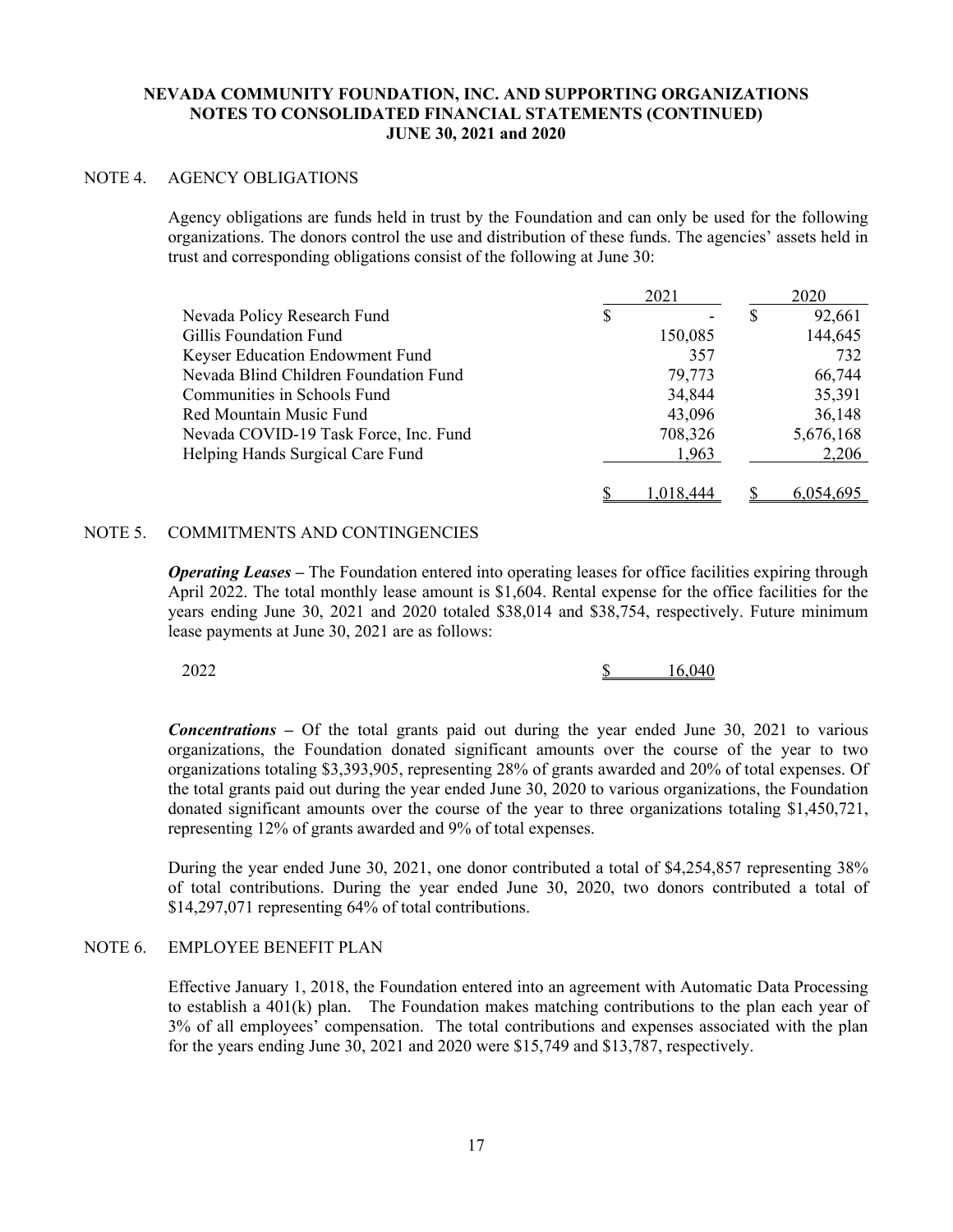#### NOTE 6. EMPLOYEE BENEFIT PLAN (CONTINUED)

The Executive Committee approved a Section 457 deferred compensation plan on July 28, 2014, effective July 1, 2014. There is only one participant in the deferred compensation plan. The Foundation will determine its contribution, if any, for the plan year and the participant may contribute salary reduction in excess of such Board contribution up to the maximum allowed by law. There were contributions of \$19,500 and \$19,000 to the plan for the years ended June 30, 2021 and 2020, respectively.

#### NOTE 7. GRANTS PAYABLE

The main function of the Foundation is to receive and accept funds to be administered and disbursed through grants exclusively for charitable purposes primarily in Nevada or for the benefit of residents of Nevada. Grants payable to be paid after one year are discounted based on the year promised at rates ranging from 0.11% to 2.73%.

Grants payable are summarized as follows at June 30:

|                                                | 2021            | 2020            |
|------------------------------------------------|-----------------|-----------------|
| Due in one year                                | \$<br>1,391,370 | \$<br>1,133,816 |
| Due in one to five years                       | 1,118,765       | 422,530         |
|                                                | 2,510,135       | 1,556,346       |
| Current                                        | 1,391,370       | 1,133,816       |
| Long-term                                      | 1,118,765       | 422,530         |
| Less: discounts to present value               | (2,679)         | (8,677)         |
|                                                |                 |                 |
| Long-term, net of current portion and discount | 16.086          | 413,853         |

The Foundation pledges scholarship funds to individuals throughout the year. The scholarships are conditional based on the individual attending school for the pledged semester. As these pledges are conditional, these pledges are recognized only when the conditions on which they depend are substantially met and the pledges become unconditional.

#### NOTE 8. NET ASSETS WITH DONOR RESTRICTIONS AND ENDOWMENTS

At June 30, 2021 and 2020, the Board of Directors (the "Board") has designated \$1,213,695 and \$1,424,277 respectively, for the benefit of former boxers for financial and medical hardship, including funds for housing, basic living expenses, and payment of medical costs not covered by insurance.

Net assets with donor restrictions are available as follows as of June 30:

|                     | 2021      | 2020      |
|---------------------|-----------|-----------|
| Specified charities | 3,825,759 | 4,213,812 |
| Educational issues  | 4,770,142 | 4,091,001 |
| Animal issues       | 3,842,460 | 3,289,188 |
| Scholarships        | 2,880,645 | 2,331,814 |
| Emergency relief    | 1,872,060 | 1,693,151 |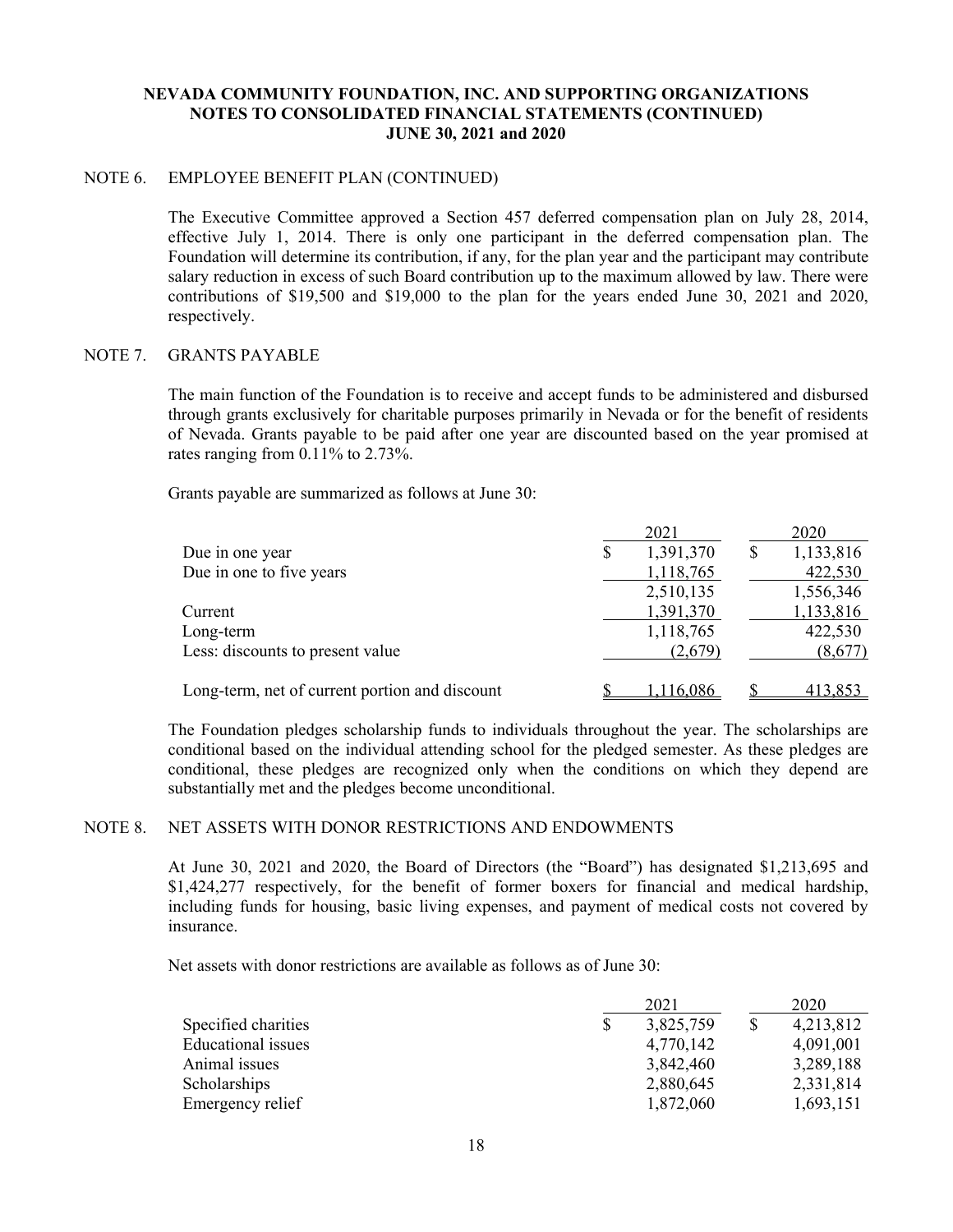#### NOTE 8. NET ASSETS WITH DONOR RESTRICTIONS AND ENDOWMENTS (CONTINUED)

| Time restricted funds     | 481,286    | 1,759,360  |
|---------------------------|------------|------------|
| Children and youth issues | 1,268,275  | 1,065,389  |
| Community support         | 1,800,866  | 1,641,046  |
| Senior citizen issues     | 126,552    | 114,897    |
| Homelessness              | 1.255      | 1,255      |
|                           | 20,869,300 | 20,200,913 |

Net assets with donor restrictions consisting of the following as of June 30:

|                                                 | 2021       | 2020            |
|-------------------------------------------------|------------|-----------------|
| Cash                                            | 1,555,062  | \$<br>1,514,122 |
| Investments                                     | 18,931,148 | 17,065,948      |
| Net assets related to split-interest agreements | 383,090    | 1,620,843       |
|                                                 |            |                 |
|                                                 | 20,869,300 | 20,200,913      |

The Foundation's net assets with donor restrictions include donor-restricted endowment funds. As required by accounting principles generally accepted in the United States of America, net assets associated with the endowment funds, including funds designated by the Board of Directors to function as endowments (collectively referred to as the endowment fund), are classified and reported based on the existence or absence of donor-imposed restrictions. Included in the medical research and children and youth issues balances are nonexpendable endowment funds. As of June 30, 2021 and 2020, the balance of funds to be held in perpetuity was \$756,565 and \$756,565, respectively.

The endowment includes only donor-restricted endowment funds and earnings. As required by generally accepted accounting principles (GAAP), net assets associated with endowment funds are classified and reported based on the existence or absence of donor-imposed restrictions.

*Interpretation of Relevant Law* **–** The Board of Directors of the Foundation has interpreted Nevada state laws as requiring the preservation of the fair value of the original gift as of the gift date of the donor-restricted endowment funds absent explicit donor stipulations to the contrary. As a result of this interpretation, the Foundation classifies as net assets with donor restrictions (a) the original value of gifts donated to the permanent endowment, (b) the original value of subsequent gifts to the permanent endowment, and (c) accumulations to the permanent endowment made in accordance with the direction of the applicable donor gift instrument at the time the accumulation is added to the fund.

The remaining portion of the donor-restricted endowment funds are classified as net assets with donor restrictions until those amounts are appropriated for expenditure by the Foundation in accordance with the donor's wishes. There are no Board designations of endowment funds.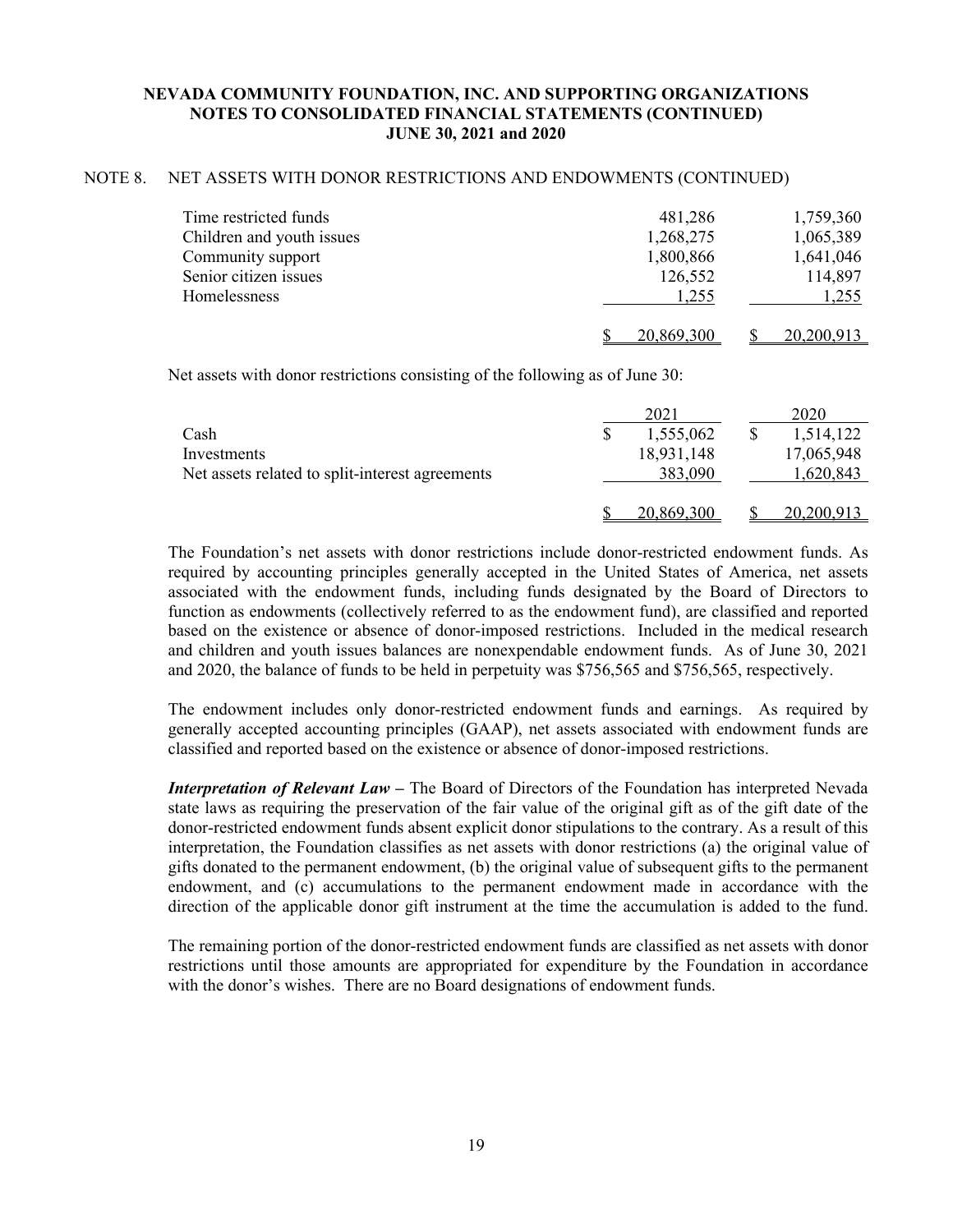#### NOTE 8. NET ASSETS WITH DONOR RESTRICTIONS AND ENDOWMENTS (CONTINUED)

During the year ended June 30, 2021 the Foundation's endowment funds had the following activity:

|                                                       | <b>Without Donor</b><br>Restrictions |        | With Donor<br>Restrictions |     | Total     |
|-------------------------------------------------------|--------------------------------------|--------|----------------------------|-----|-----------|
| Balance, June 30, 2020<br>Interest and dividends, net | \$                                   | $-$ \$ | 772,304                    | - S | 772,304   |
| of investment expenses                                |                                      |        | 17,695                     |     | 17,695    |
| Amount appropriated for<br>expenditure                |                                      |        | (16, 541)                  |     | (16, 541) |
| Net unrealized gains<br>on investments                |                                      |        | 170,676                    |     | 170,676   |
| Change in net assets                                  |                                      |        | 171,830                    |     | 171,830   |
| Balance, June 30, 2021                                |                                      |        | 944,134                    |     | 944,134   |

During the year ended June 30, 2020 the Foundation's endowment funds had the following activity:

|                                                       | <b>Without Donor</b><br>Restrictions |                | With Donor<br>Restrictions |    | Total     |
|-------------------------------------------------------|--------------------------------------|----------------|----------------------------|----|-----------|
| Balance, June 30, 2019<br>Interest and dividends, net | \$                                   | $\blacksquare$ | \$<br>788,130              | -S | 788,130   |
| of investment expenses<br>Amount appropriated for     |                                      |                | 20,693                     |    | 20,693    |
| expenditure<br>Net unrealized                         |                                      |                | (8,649)                    |    | (8,649)   |
| losses on investments                                 |                                      |                | (27, 870)                  |    | (27, 870) |
| Change in net assets                                  |                                      |                | (15,826)                   |    | (15,826)  |
| Balance, June 30, 2020                                |                                      |                | 772,304                    |    | 772,304   |

*Funds with Deficiencies* – From time to time, the fair value of assets associated with individual donor-restricted endowment funds may fall below the level that the donor requires the Foundation to retain as a fund of perpetual duration. Any deficiencies of this nature would reduce the related net assets with donor restrictions. There were no deficiencies at June 30, 2021 or 2020.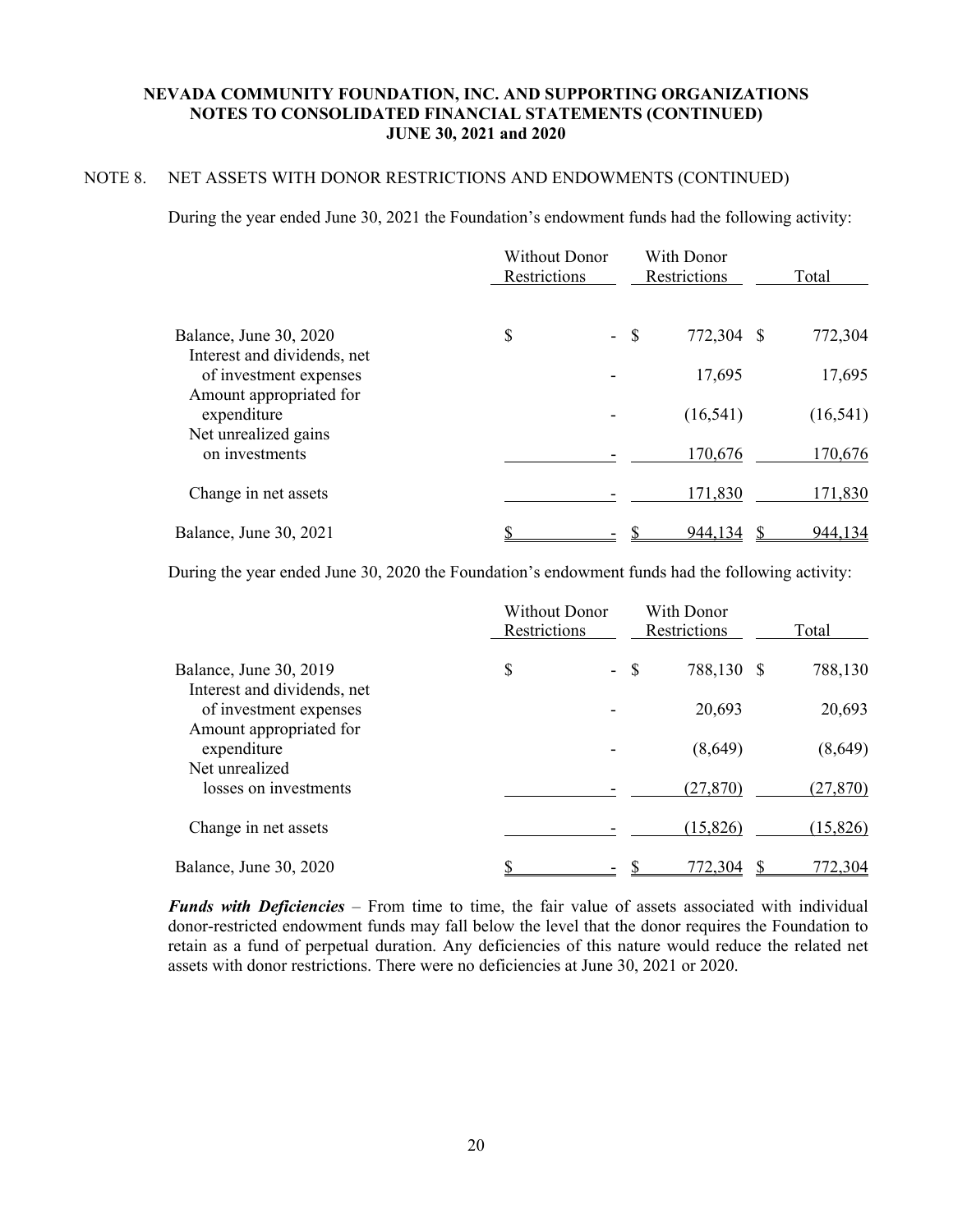#### NOTE 8. NET ASSETS WITH DONOR RESTRICTIONS AND ENDOWMENTS (CONTINUED)

*Return Objectives and Risk Parameters –* The Foundation has adopted investment and spending policies for endowment assets, the primary emphasis of which is on capital growth. Endowment assets include those assets of donor-restricted funds that the Foundation must hold in perpetuity or for a donor-specified period. Under this policy, as approved by the Board of Directors, the endowment assets are invested in a manner that is intended to produce results attainable over a more than ten-year time frame. The Foundation expects its endowment funds, over time, to provide an average rate of return commensurate with other moderate risk investment portfolios.

*Strategies Employed for Achieving Objectives –* To satisfy its long-term rate-of-return objectives, the Foundation relies on a total return strategy in which investment returns are achieved through both capital appreciation (realized and unrealized) and current yield (interest and dividends). The Foundation targets a diversified asset allocation that places a greater emphasis on equity-based investments to achieve its long-term return objectives within prudent risk constraints.

**Spending Policy and How the Investment Objectives Relate to Spending Policy – The Foundation** has a current policy of retaining the earnings within the endowment fund until such time that the Board has determined specific expenditures in which to use the earnings not restricted by the donor, with an expected annual distribution rate of 2.5%. This policy is consistent with the Foundation's objective to maintain the purchasing power of the endowment assets held in perpetuity or for a specified term as well as to provide additional real growth through new gifts and investment return.

Net assets were released from donor restrictions by incurring expenses satisfying the restricted purpose or by occurrence of the passage of time or other events specified by the donors as follows for June 30:

|                                    | 2021            | 2020            |
|------------------------------------|-----------------|-----------------|
| Specified charities                | \$<br>1,823,086 | \$<br>6,502,875 |
| <b>Educational</b> issues          | 139,843         | 21,407          |
| Animal issues                      | 107,180         | 14,933          |
| Scholarships                       | 83,601          | 214,560         |
| Emergency relief                   | 89,485          | 103,646         |
| Children and youth issues          | 16,315          | 609             |
| Community support                  | 201,194         | 28,775          |
| Senior citizen issues              | 4,013           | 40,515          |
|                                    | 2,464,717       | 6,927,320       |
| Satisfaction of time restrictions: |                 |                 |
| Time restricted funds              | 1,328,016       | 7,777           |
|                                    | 3,792,733       | 6,935,097       |

#### *Satisfaction of purpose restrictions:*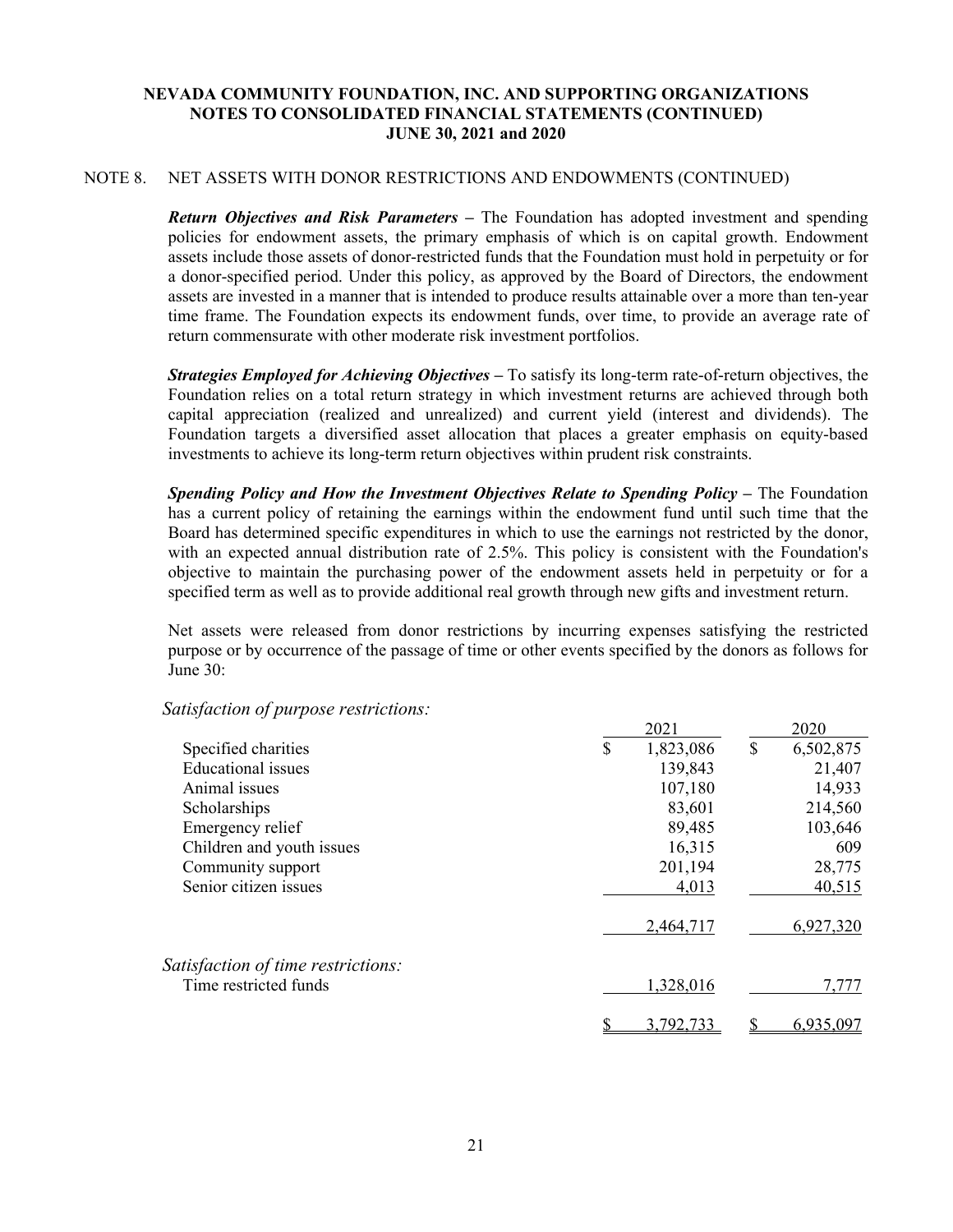#### NOTE 9. INCOME TAXES

In December 2013, the Foundation received a contribution of privately held stock. During the years ended June 30, 2021 and 2020, the Foundation had taxable activity proportionate to its ownership percentage related to the privately held stock, which is considered unrelated business income. As such, the Foundation recorded income tax expense of \$2,969,336, and \$2,026,832 during the years ended June 30, 2021 and 2020, respectively. A significant portion of the income tax expense recognized by the Foundation is related to the change in its deferred tax liability.

The Foundation recognizes a deferred income tax liability related to the privately held stock with an estimated fair market value of \$43,861,116 and \$33,457,824 and an estimated tax basis of \$0 and \$0 as of June 30, 2021 and 2020, respectively. An estimated blended federal and state tax rate of 24.05% was used to determine the estimate deferred tax liability of \$10,548,598 and \$8,046,607 for the years ended June 30, 2021 and 2020, respectively. During the year ended June 30, 2021, the Foundation recognized a significant loss on its flow-through income from the privately held stock that generated a future net operating loss carryforward on its federal income tax returns. This carryforward generated a federal deferred tax asset of \$911,409 that offsets the deferred tax liability at June 30, 2021, for a net deferred tax liability of \$9,637,188.

Under the terms of the agreement with the donor, the company in which the Foundation owns the privately held stock will distribute to the Foundation an amount equal to the amount of tax due and payable by the Foundation under section 511(a)(1) of the Internal Revenue Code by reason of the Foundation's ownership in the shares. As a conditional promise to give, the contributions will be recorded when the conditions are met.

#### NOTE 10. LIQUIDITY AND AVAILABILITY OF FUNDS

The Foundation manages its liquidity and reserves following three guiding principles: operating within a prudent range of financial soundness and stability, maintaining adequate liquid assets to fund near-term operating needs, and maintaining sufficient reserves to provide reasonable assurance that long-term obligations will be discharged. Financial assets available for general expenditure, that is, without donor or other restrictions limiting their use, within one year of the statement of financial position date, are as follows as of June 30:

|                                      | 2021            | 2020             |
|--------------------------------------|-----------------|------------------|
| Cash and cash equivalents            | \$<br>5,765,016 | 10,464,234<br>\$ |
| Cash held by Greater Horizons        | 3,380,991       | 4,114,293        |
| Investments                          | 45,225,764      | 35,237,197       |
| Investments held by Greater Horizons | 173,539,477     | 135, 109, 212    |
|                                      | 227,911,248     | 184,924,936      |
| Less:                                |                 |                  |
| Cash, restricted                     | (1,555,062)     | (1,514,122)      |
| Investments, restricted              | (18, 931, 148)  | (17,065,948)     |
| Agency obligations                   | (1,018,444)     | (6,054,695)      |
|                                      | 206,406,594     | 160,290,171      |